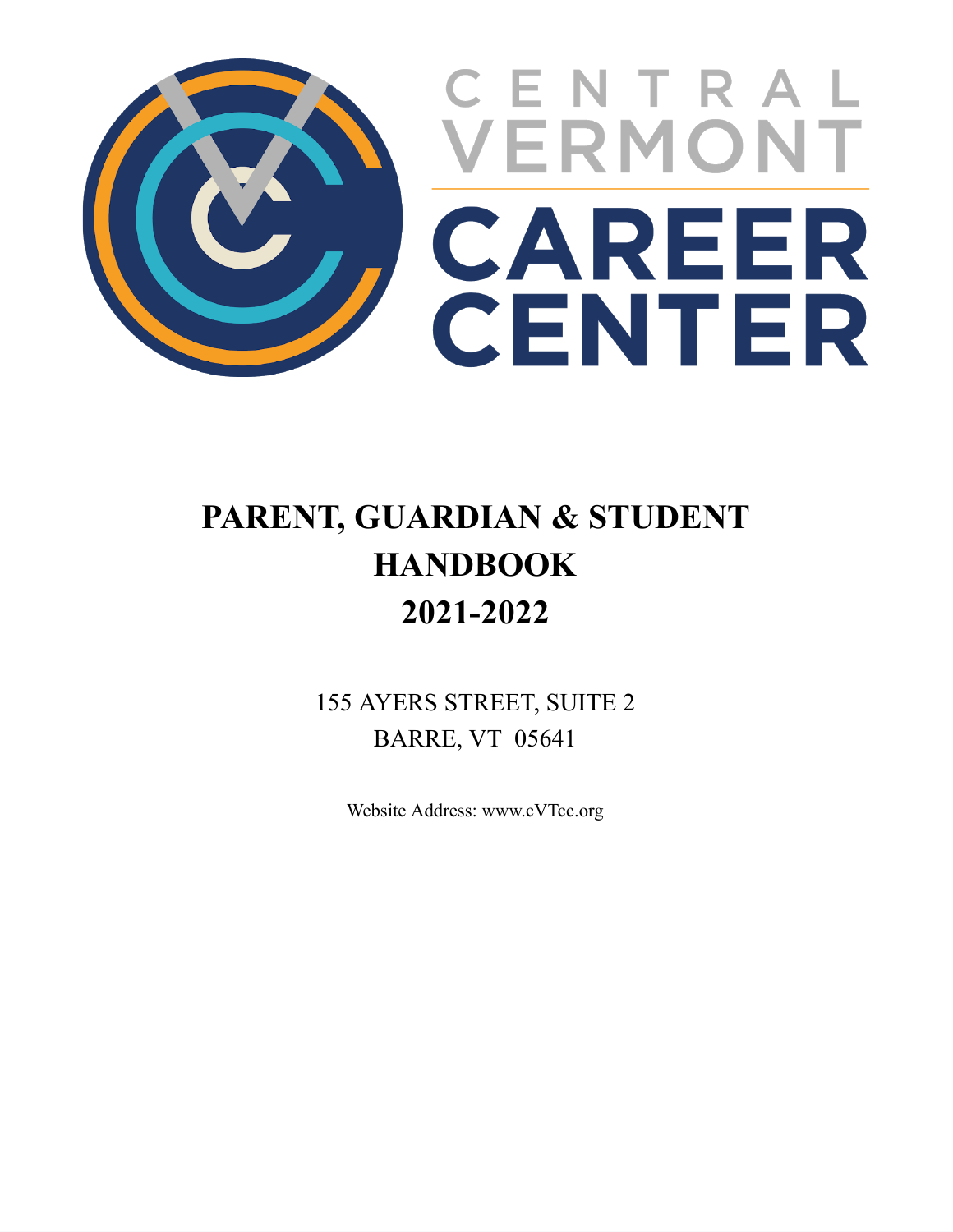| <b>Academic Honesty</b>                               | 22             |
|-------------------------------------------------------|----------------|
| Age of Majority                                       | 9              |
| Age of Majority Form                                  | 30             |
| Alcohol, Drugs, and Tobacco                           | 12             |
| <b>Attendance/Early Dismissal Procedures</b>          | 8              |
| <b>Attendance Reporting Requirements</b>              | 9              |
| Barre Unified Union School District Approved Policies | 3              |
| <b>Bell Schedules</b>                                 | 6              |
| Conduct                                               | 10             |
| <b>Closed Campus</b>                                  | 20             |
| Closing/Delayed Opening                               | 6              |
| <b>Controversial and Sensitive Issues</b>             | 23             |
| Due Process                                           | 29             |
| Educational Environment (Dress Code)                  | 17             |
| Electronic Resources & the Internet                   | 18             |
| Emergency-Drills/ALICE Protocol                       | 18             |
| Exams (Midterms, Final)                               | 24             |
| Faculty/Staff & Administration                        | 4              |
| <b>FERPA</b>                                          | $\overline{4}$ |
| Field Trips                                           | 24             |
| Grading/Reports Cards/Marking System                  | 23             |
| General Rules and Expectations                        | $\overline{4}$ |
| Harassment/Hazing/Bullying                            | 12             |
| <b>Health Services</b>                                | 26             |
| Honors, Awards & Opportunities                        | 25             |
| Lockers                                               | 21             |
| Lunch Period                                          | 7              |
| <b>Non-Discrimination Statement</b>                   | $\overline{4}$ |
| National Technical Honor Society                      | 26             |
| <b>Other Student Services</b>                         | 28             |
| <b>Phone Directory</b>                                | 5              |
| Property (School & Personal)                          | 21             |
| School Day                                            | 6              |
| Scholarship and Workforce Opportunities               | 25             |
| Search and Seizure                                    | 16             |
| Student Attendance & the Standards                    | 7              |
| Student Leadership                                    | 25             |
| Student Services & Educational Support                | 28             |
| <b>Student Vehicles</b>                               | 21             |
| Suspension or Removal                                 | 28             |
| Transgender and Gender non conforming students        | 10             |
| Visitors to School                                    | 20             |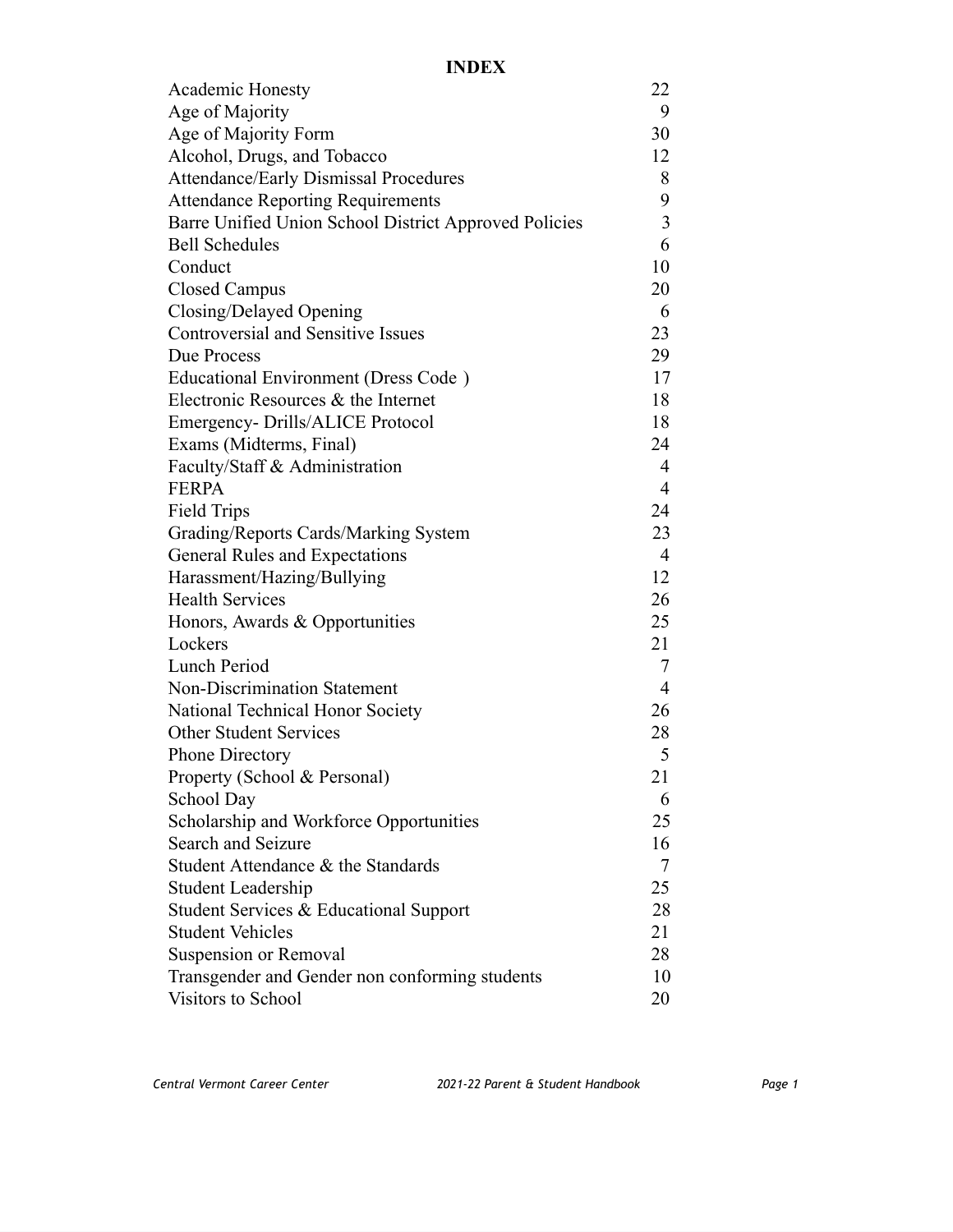### **STUDENT RIGHTS & RESPONSIBILITIES**

Career and Technical Education supports and prepares students to be engaged members of a diverse society and the workforce through rigorous, safe, and experiential learning communities. At CVCC, we are here to provide Education that Works. It is a privilege to attend the Career Center programming and thus our students are expected to act with consideration and integrity, they are expected to take responsibility for their own behavior and interactions with others. Each member of our center has rights, privileges, and responsibilities. For our students, these are outlined in detail throughout this handbook. Overarching rights, privileges, and responsibilities have been outlined here for quick reference.

Rights are defined as moral or legal entitlements to have or obtain something or to act in a specific way. It is your *Right* to:

- Be treated respectfully.
- Learn in a safe and orderly educational environment
- Know what is expected of you
- Ask questions and express concerns if you believe your needs are not being met
- Have the opportunity to defend yourself if accused of acting in a manner that violates school expectations or policies as well as appeal a disciplinary decision made

A privilege is defined as a benefit given to an individual or particular group, in this case given students who have been accepted at the Central VT Career Center. Privileges come with limitations and may be suspended or discontinued if abused. You have the *Privilege* of:

- Attending CVCC
- Accessing the Spaulding cafeteria for lunch
- Accessing school computers for learning
- Parking on school grounds if...
- Participating in center wide activities

Students at CVCC also have many responsibilities which are defined as something that you are obligated to do because it is morally right, legally required, etc. It is your *Responsibility* to:

- Arrive at school on time and attend your program (unless excused due to illness, sending school weather closure, or other emergency)
- Act with honesty and integrity with respect to yourself and others (dress appropriately, use appropriate language, abstain from physical conflict, and clean up after yourself)
- Maintain a safe environment (wear program appropriate safety gear, take all safety drills seriously, drive safely, resolve problems with other students in a calm and peaceful manner, report concerns of bullying and harassment, demonstrate the skills to be a successful employee)
- Maintain appropriate behavior by following school expectations and policies, respecting the rights and property of the entire school community, and completing consequences as assigned.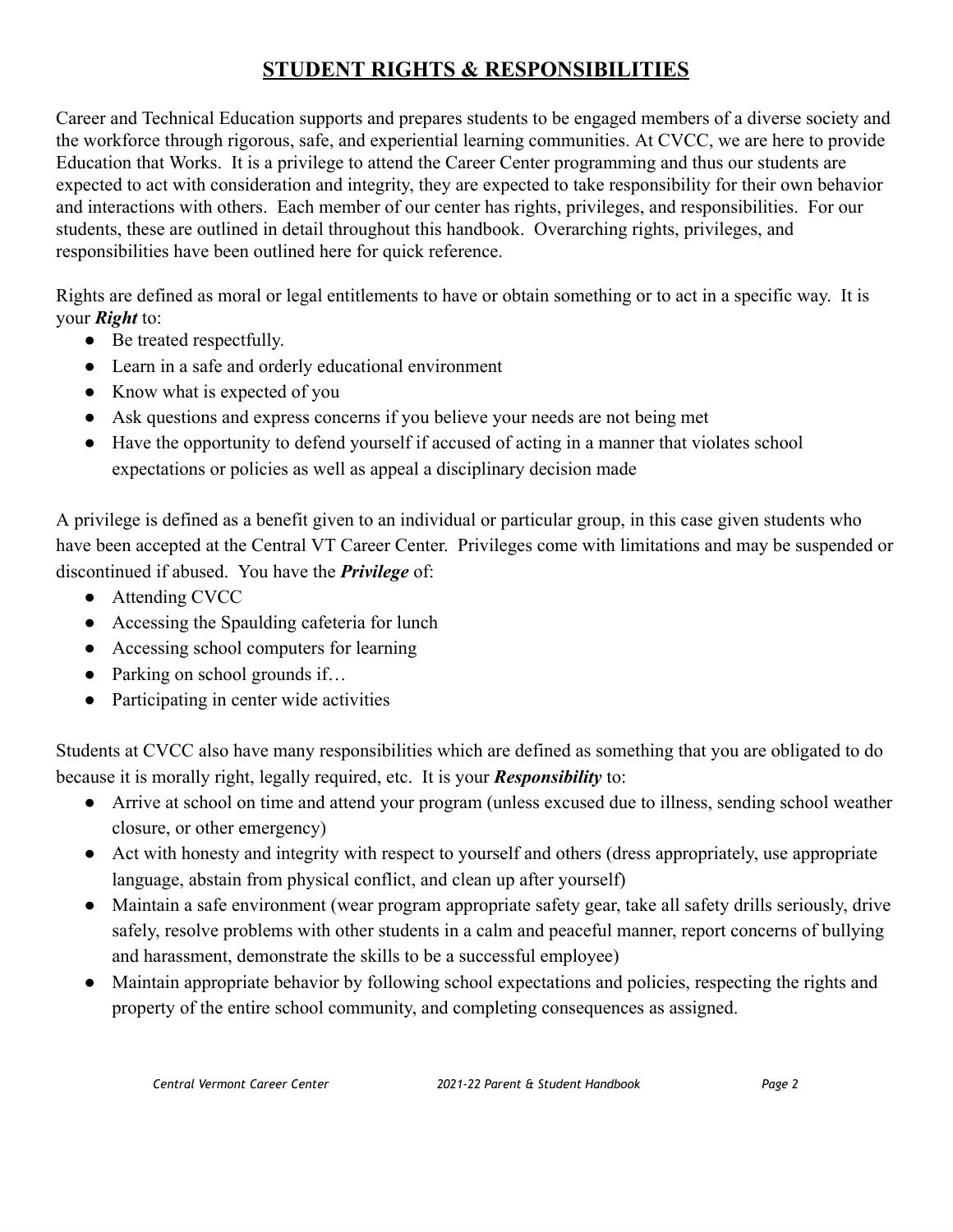### **BARRE UNIFIED UNION SCHOOL DISTRICT APPROVED POLICIES**

To maintain a safe and supportive educational environment for all students, CVCC adheres to the following list of policies approved by the Barre Unified Union School District and/or Spaulding High School. This list of policies and their links is available on CVCC's website adjacent to the Parent & Student Handbook icon. For questions related to these policies, please contact Scott Griggs, Assistant Director, Central Vermont Career Center. (802) 476-6237, ext. 1045. If you would like a full printed copy of either the handbook or policies, please contact Sarah Capron, Administrative Assistant, Central Vermont Career Center. (802) 476-6237, ext. 1139.

**School policies***--see uploaded versions online at cvtcc.org or access all school policies at <https://www.buusd.org/district/policiesprocedures>*

#### **A 22 - Notice of Non [Discrimination](https://resources.finalsite.net/images/v1561034914/bsuvtorg/ilz1tg1iqnzzndbqry0b/A22-NoticeofNonDiscrimination.pdf)**

- **B 7 - Tobacco [Prohibition](https://resources.finalsite.net/images/v1561035038/bsuvtorg/bn9qki1fglk0pd3tpwii/B7-TobaccoProhibition.pdf)**
- **B 8 - Electronic Communications Between Employees and Students**
- **C 1 - [Education](https://resources.finalsite.net/images/v1561035250/bsuvtorg/ctveau3haocnr224t6at/C1-EducationRecords.pdf) Records**
- **C 2 - [Student](https://resources.finalsite.net/images/v1561035250/bsuvtorg/mf9rce0xnlxjco0upw1u/C2-StudentAlcoholandDrugs.pdf) Alcohol and Drugs**
- **C 5 - [Firearms](https://resources.finalsite.net/images/v1561035251/bsuvtorg/xse7x7g5prboqskg3ftm/C5-Firearms.pdf)**
- **C 7 - Student [Attendance](https://resources.finalsite.net/images/v1561035251/bsuvtorg/mqilcd52xkavhyzqypn4/C7-StudentAttendance.pdf)**
- **C 8 - Pupil [Privacy](https://resources.finalsite.net/images/v1561035252/bsuvtorg/jqinwvcnwfibvabo8cyb/C8-PupilPrivacyRights.pdf) Rights**
- **C 9 - Child [Nutrition](https://resources.finalsite.net/images/v1561035252/bsuvtorg/qznskm6gt0o8kebyzgda/C9-ChildNutritionActWellnessPolicy.pdf) Act Wellness Policy**
- **C 10 - Prevention of [Harassment,](https://resources.finalsite.net/images/v1561035253/bsuvtorg/n8ee8pwxs57yspvz6uaf/C10-PreventionofHarrassementHazingandBullyingofStudents.pdf) Hazing, and Bullying of Students**
- **C 10-P - Model Procedures on the Prevention of [Harassment,](https://resources.finalsite.net/images/v1561035246/bsuvtorg/llyqurmti8oki2kfze68/C10-P-ModelProceduresonthePreventionofHarrassmentHazingandBullyingofStudents.pdf) Hazing, and Bullying of Students**
- **C 11 - Student Freedom of [Expression](https://resources.finalsite.net/images/v1561035246/bsuvtorg/nnbntlllofh0pucyxlay/C11-StudentFreedomofExpressioninSchoolSponsoredMedia.pdf) in School Sponsored Media**
- **C 12 - Prevention of Harassment as Prohibited by Title IX**
- **C 20 - Student Conduct and [Discipline](https://resources.finalsite.net/images/v1561035247/bsuvtorg/sxrzrn4st8kqjujkfxzv/C20-StudentConductandDiscipline.pdf)**
- **C 21 - Search, Seizure, and [Interrogation](https://resources.finalsite.net/images/v1561035246/bsuvtorg/qhuhb3psaomf5vsovqrk/C21-SearchSeizureandInterrogationiofStudentsbySchoolPersonnel.pdf) of Students by School Personnel**
- **C 23 - Student Clubs and [Activities](https://resources.finalsite.net/images/v1561035246/bsuvtorg/hgbu1xoqpxx0bnroscu5/C23-StudentClubsandActivities.pdf)**
- **C 27 - Student Self Expression and Student [Distribution](https://resources.finalsite.net/images/v1561035247/bsuvtorg/lk1vppmoxgvjlgqsyscd/C27-StudentSelfExpressionandStudentDistributionofLiterature.pdf) of Literatur**e
- **C 28 - Transgender and Gender Nonconforming Students**
- **C 29 - District Equity Policy**
- **C 30 - Student [Medication](https://resources.finalsite.net/images/v1561035247/bsuvtorg/lxmusria6ifawi5nx8zx/C30-StudentMedication.pdf)**
- **C 32 - [Eighteen](https://resources.finalsite.net/images/v1561035248/bsuvtorg/hg02gzxtzpvhhndrov7j/C32-EighteenYearOldStudents.pdf) Year Old Students**
- **C 33 - Student [Assessment](https://resources.finalsite.net/images/v1561035249/bsuvtorg/suicfhrt5q6iazrorfyg/C33-StudentAssessment.pdf)**
- **C 42 - Searches, Seizures, and [Interrogations](https://resources.finalsite.net/images/v1561035249/bsuvtorg/rujntkognhhghomjkqir/C42-SearchesSeizuresandInterrogationsbyLawEnforcementorNonSchoolPersonnel.pdf) by Law Enforcement or Non School Personne[l](https://www.bsuvt.org/district/policiesprocedures#fs-panel-5869)**
- **D 1 - [Proficiency](https://resources.finalsite.net/images/v1561035842/bsuvtorg/crhw0sllj9ypnz0ziwer/D1-ProficiencyBasedLearning.pdf) Based Learning**
- **D 3 - [Acceptable](https://resources.finalsite.net/images/v1561035842/bsuvtorg/tyjgdji8nlbbi7jhyfjh/D3-AcceptableUseofElectronicResourcesandtheInternet.pdf) Use of Electronic Resources and the Internet**
- **D 5 - Animal [Dissection](https://resources.finalsite.net/images/v1561035842/bsuvtorg/roc4rsny0ezz9nvylift/D5-AnimalDissection.pdf)**
- **D 6 - Class Size [Policy](https://resources.finalsite.net/images/v1561035842/bsuvtorg/fxnkygsea5ssv9thmblc/D6-ClassSizePolicy.pdf)**
- **D 21 - [Educational](https://resources.finalsite.net/images/v1561035842/bsuvtorg/jmapcmpcrgrpygocruzz/D21-EducationalSupportSystem.pdf) Support System**
- **D 30 - Field [Trips](https://resources.finalsite.net/images/v1561035842/bsuvtorg/xornz6c7j41fi0hxhtqp/D30-FieldTrips.pdf)**
- **E 20 - [Community](https://resources.finalsite.net/images/v1561035985/bsuvtorg/axwuvtoelbmztnjg9egw/E20-CommunityUseofSchoolFacilities.pdf) Use of School Facilities**
- **E 30 - School [Community](https://resources.finalsite.net/images/v1561035985/bsuvtorg/uet2huwaztqz55hrdfu5/E30-SchoolCommunityRelations.pdf) Relations**
- **F 33 - HIV [Policy](https://resources.finalsite.net/images/v1561036078/bsuvtorg/tbqpgeoshyeeha4bv8d6/F33-HIVPolicy.pdf)**
- **F 40 - [Scholarship](https://resources.finalsite.net/images/v1561036078/bsuvtorg/s3mslevgwrol8pborn5q/F40-ScholarshipAwardsPolicy.pdf) Awards Policy**
- **F 41 - Video [Surveillance](https://resources.finalsite.net/images/v1561036078/bsuvtorg/djgd3duq3ogukghycw2k/F41-VideoSurveillance.pdf)**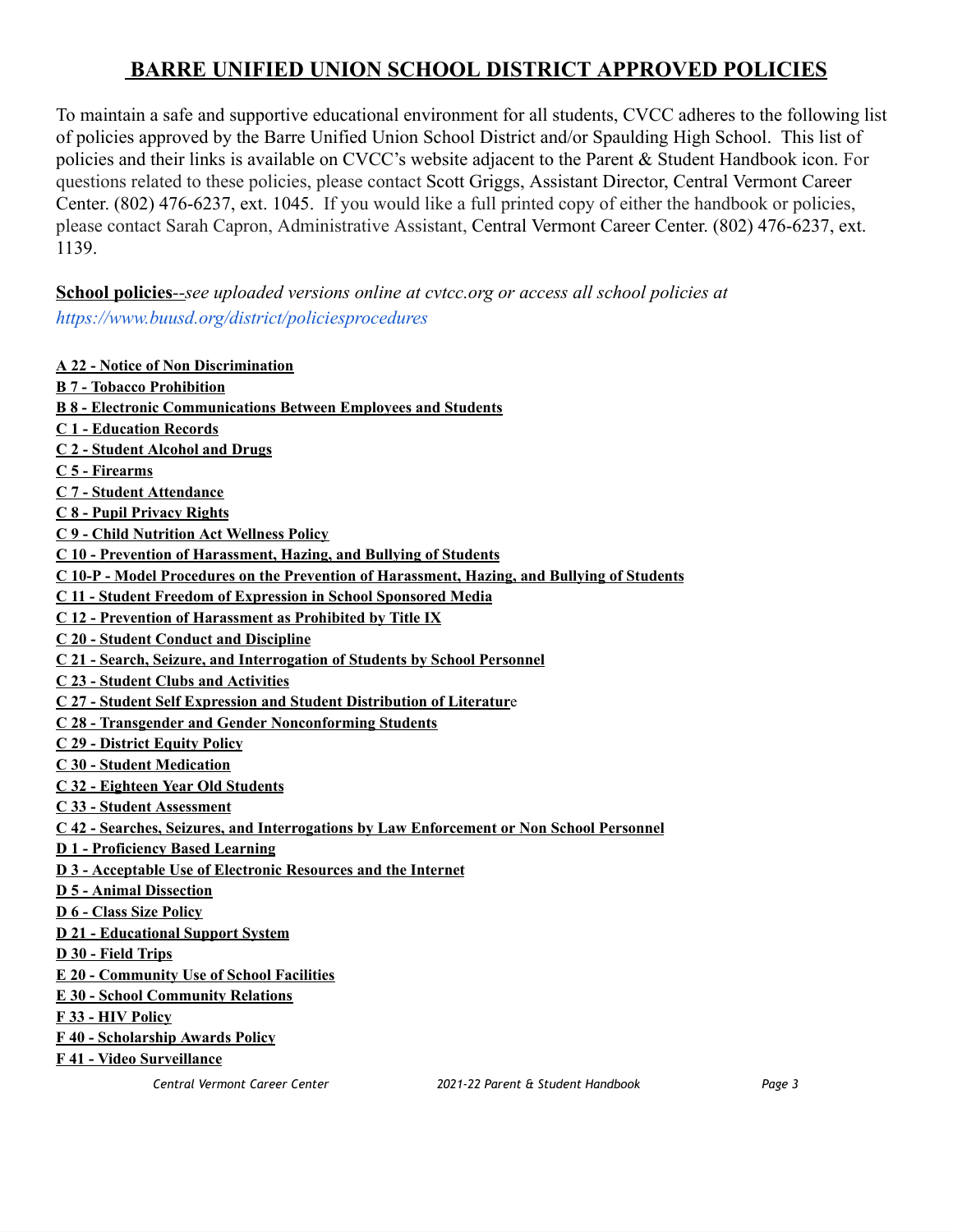### **GENERAL RULES & EXPECTATIONS**

Parents/Guardians have the right to access their child's teachers' credentials and experience by contacting the Human Resources Department at the Barre Unified Union School District, 802-476-5011.

### **NON-DISCRIMINATION POLICY**

The Central Vermont Career Center does not discriminate on the basis of race, color, religion, national origin, gender, sexual orientation, gender identity, age, or disability in admission or access to, or treatment or employment in its programs and activities. Any person having inquiries concerning the Center's compliance with the regulations implementing Title VI, Title IX, Section 504 or other state or federal nondiscrimination laws or regulations is directed to contact Scott Griggs, Assistant Director, Central Vermont Career Center. (802) 476-6237.

For further information, please refer to the policy list next to the Parent & Student Handbook icon on the CVCC website. **NOTICE OF NON-DISCRIMINATION (C6)**

### **CVCC- ACCESSIBILITY STATEMENT**

The Central Vermont Career Center is committed to providing a website that is accessible regardless of ability. The Central Vermont Career Center will provide alternate accessible formats of CVCC documents and other materials used to communicate with students, families, and the public specific to an individual disability upon request. Please contact us at 802-476-6237 for more information.

### **FERPA**

The Central Vermont Career Center takes student confidentiality seriously. Only administrators and staff members who are charged with direct support, services, or education of a student are allowed access to that student's records.

#### **Under 34 C.F.R. Part 99, parents have the right to:**

- Inspect and review their children's records Contact the Director of Guidance
- Seek amendment to the record if it is inaccurate or misleading Contact the Director of Guidance
- Consent to disclosure of personally identifiable student information except as provided in 34 C.F.R. Section 99.31
- Refuse to let the school release particular or all directory information on their own children. Directory information is: names and addresses, date of birth, academic or other honors, graduation announcement, participation on teams or clubs,

~~~~~~~~~~~~~~~~~~~~~~~~~~~~~~~~~~~~~~~~~~~~~~~~~~~~~~~~~~~~~~~~~~~~~~~~~~~~~~~~~~~

• If a parent feels any part of the Act has been violated, file a complaint with the Family Policy Compliance Officer of the United States Department of Education, 400 Maryland Ave, S.W., Washington, DC 20202.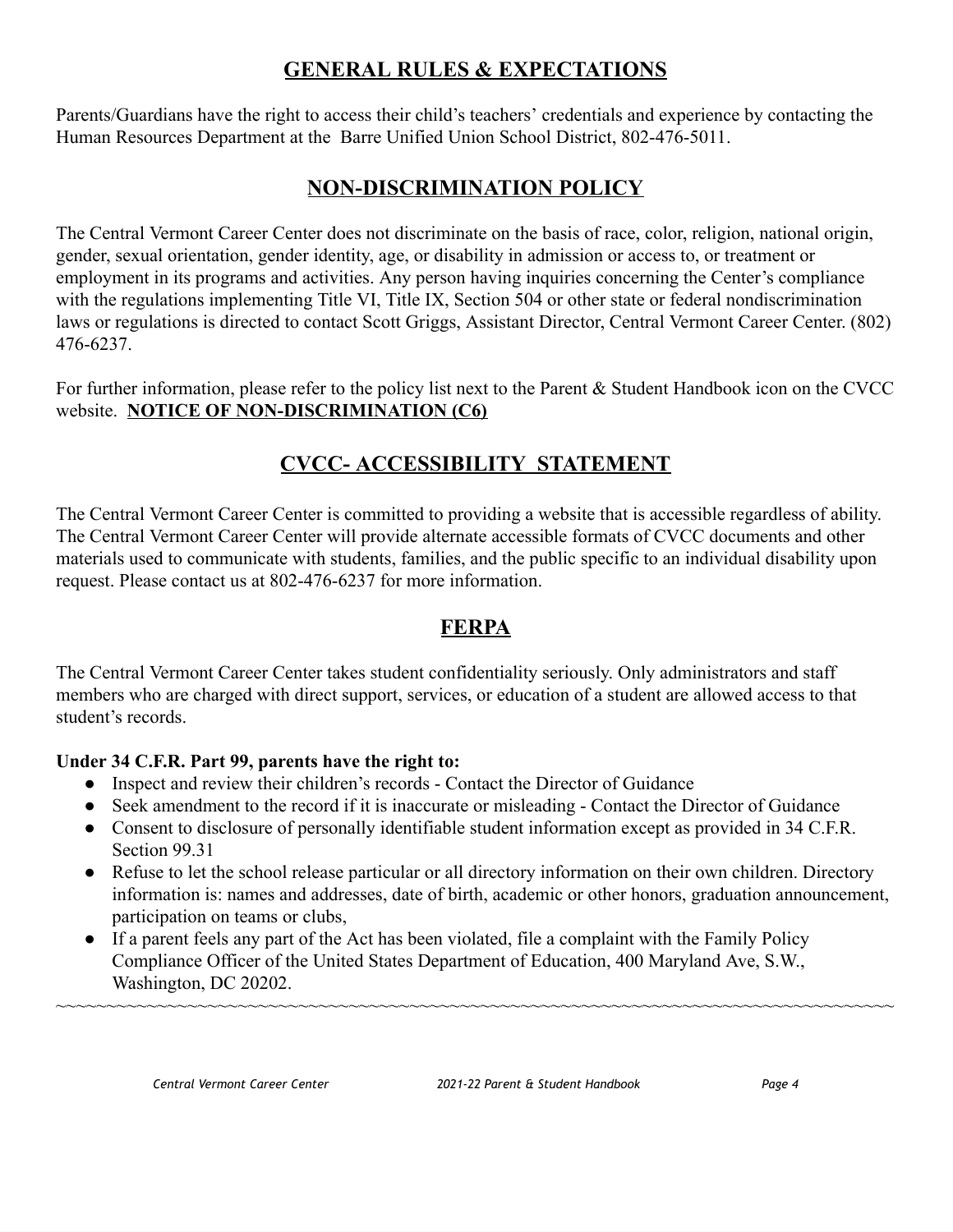## **CVCC ADMINISTRATION**

| Jody Emerson  | 1138 | Director                  |
|---------------|------|---------------------------|
| Scott Griggs  | 1045 | <b>Assistant Director</b> |
| Sarah Capron  | 1139 | Administrative Assistant  |
| Laurie Morvan | 1132 | Registrar                 |
| Kara Maxey    | 1133 | Bookkeeper                |

## **CVCC Faculty & Staff**

| Matthew Binginot         | 2126    | Digital Media Arts Instructor                 |
|--------------------------|---------|-----------------------------------------------|
| Wendy Clark              | 2727    | <b>Baking Arts Instructor</b>                 |
| Carrie Cook              | 1258    | <b>Student Support</b>                        |
| Christina Currier        | 1420    | Cosmetology Instructor (802-476-3012)         |
| Carlos Diaz              | 2130    | Digital Media Arts II Instructor              |
| Amanda Garland           | 2124    | Natural Resources & Sustainability Instructor |
| Kathy Gardner            | 1183    | <b>School Nurse</b>                           |
| Johnny Grasso            | 1139    | <b>Instructional Support</b>                  |
| <b>Timothy Hammond</b>   | 2134    | <b>Exploratory Technology Instructor</b>      |
| Jeneve Joslin            | 2127    | <b>Medical Professions Instructor</b>         |
| Dimitri Kolomeitsev      | 2137    | <b>Building Trades Instructor</b>             |
| Clifton Long             | 2726    | Plumbing & Heating Instructor                 |
| Louis LoRe               | 1257    | <b>Instructional Support</b>                  |
| Jennifer Luck-Hill       | 1191    | <b>Online Teaching Specialist</b>             |
| Jennifer Lyon            | 1151    | <b>School Nurse</b>                           |
| Cindy MacRitchie         | 1420    | Cosmetology Instructor (802-476-3012)         |
| Carl Matteson            | 1320    | <b>Emergency Medical Services Instructor</b>  |
| <b>Stephen McKinstry</b> | 2028    | <b>Automotive Technology Instructor</b>       |
| Kristine McSheffrey      | 1175    | <b>Culinary Arts Instructor</b>               |
| <b>Brandon Morris</b>    | 2016    | <b>Electrical Technology Instructor</b>       |
| Stephanie Olsen          | 2135    | <b>Exploratory Technology Instructor</b>      |
| Gerry Reymore            | 1252    | Math/Science Applied Academic/STEM Educator   |
| <b>TBD</b>               | 1156    | <b>School Counseling Coordinator</b>          |
| Douglas Stitely          | $*2137$ | <b>Building Trades Lab Assistant</b>          |
| Wayne Tozzi              | 1137    | Cooperative Education Coordinator             |
| Christopher Wheatley     | 1139    | <b>Instructional Support</b>                  |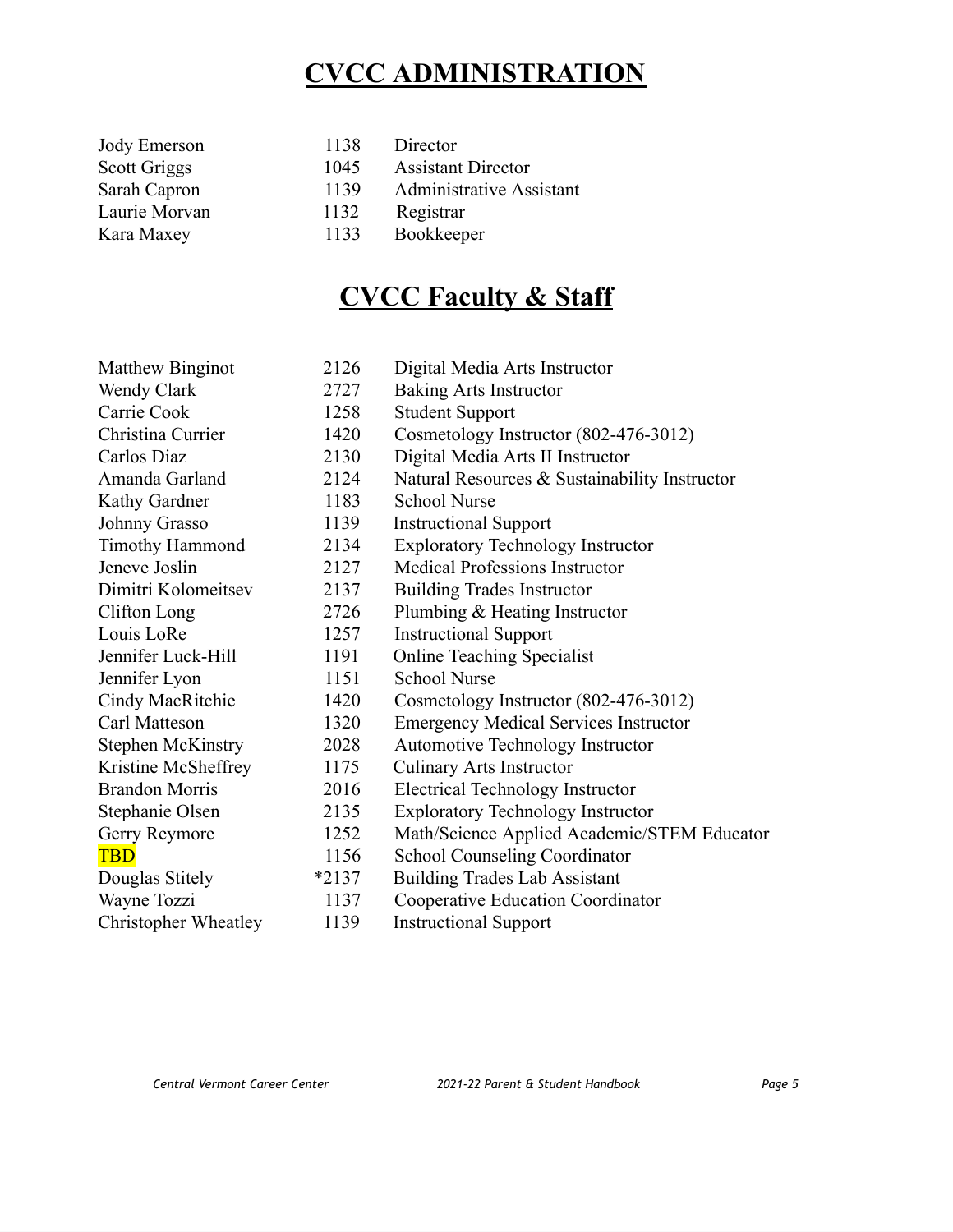## **Bell Schedule**

**Regular Schedule: 8:22 a.m. to 12:30 p.m. Classes 10:00 Break/Breakfast 12:30 p.m. to 12:50 p.m. Lunch**

## **Late Start Schedule Classes will begin at 9:45 a.m.**

### **SCHOOL DAY FOR STUDENTS**

The Career Center day begins at 8:22 a.m.

The Career Center program day ends at 12:30 p.m. and lunch is 12:30 p.m. to 12:50 p.m. Students must report to the cafeteria unless they have Age of Majority or there is parent permission to leave campus prior to 12:50pm. All CVCC students need to leave the Career Center program areas at 12:30 p.m.

At 10:00 a.m. all programs have the opportunity to visit the break/breakfast cart. Students are encouraged to grab breakfast at their sending school prior to departing for CVCC, breakfast is not served here until 10am.

#### **CLOSING or DELAYED OPENING OF SCHOOL**

If adverse weather conditions cause school to be closed or delayed, an announcement will be made by the Superintendent by 6:30 AM on local radio stations (WSNO, WORK, WSKI, and WDEV) and television stations (WCAX & WPTZ). Everyone should also receive an automated phone message. If you do not receive a message please call and inform us so we can take care of it.

With a delayed day, the Central Vermont Career Center will begin classes at **9:45 a.m.**

If a sending high school is closed due to bad weather, their students **will not be driving** to the Career Center in bad weather. They will be given an administrative absence. We want all students to be safe.

If a sending high school has a late start due to bad weather and is sending a bus to CVCC then students are expected to attend CVCC and will be given an administrative tardy. If a sending school decides not to send a bus, students will be given an administrative absence and are encouraged not to drive under bad road conditions.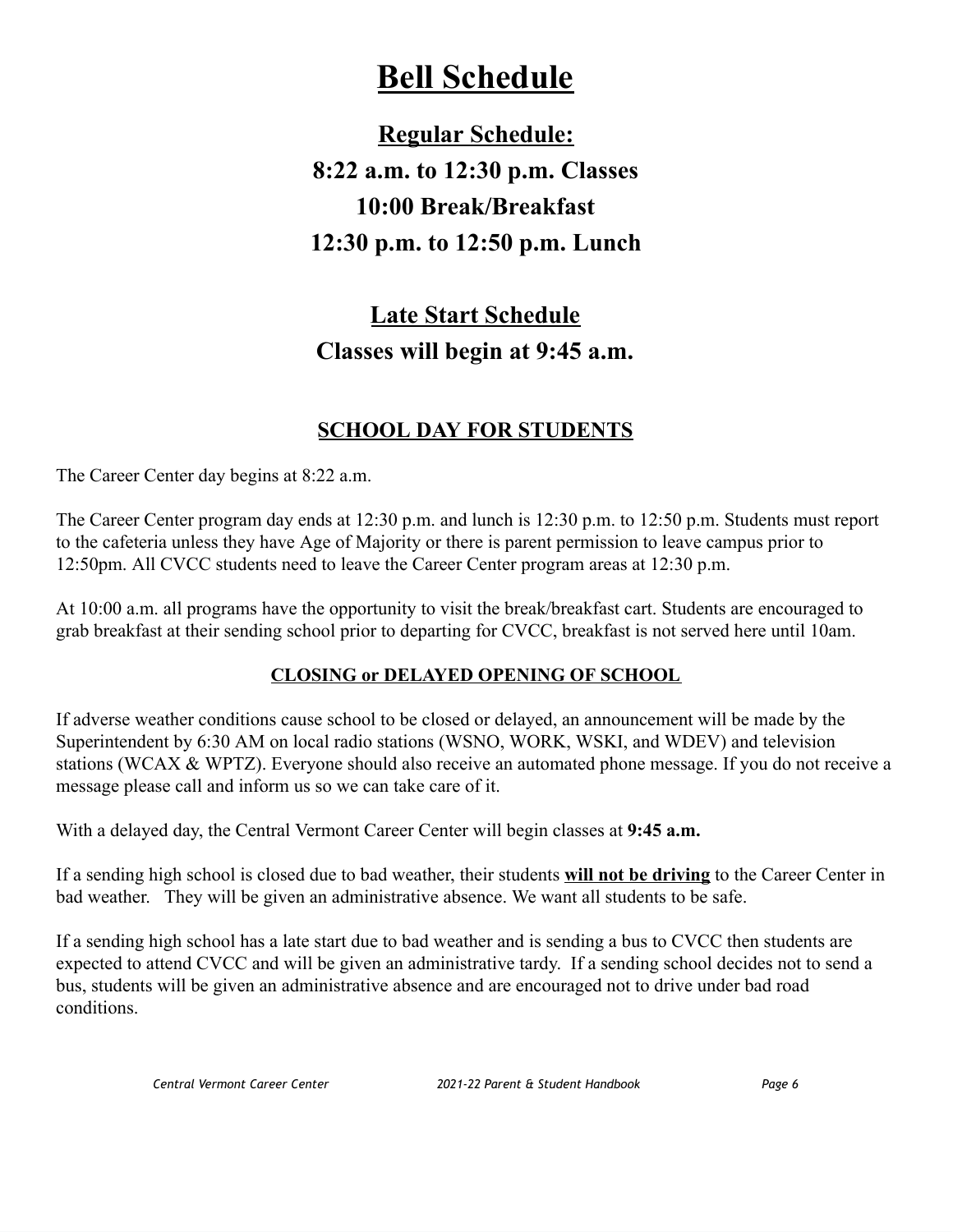#### **LUNCH PERIOD**

Students have an assigned lunch period at the end of their program day 12:30-12:50 Students are not permitted in the other areas of the building during their lunch period. Students will follow the posted rules for the cafeteria. Misbehavior may result in disciplinary action. *All students who remain on campus after 12:30 must report to the cafeteria.*

Central Vermont Career Center and Spaulding High School provide healthy fare through the cafeteria and food services. Students may bring their own food from home, and are not allowed to have outside businesses deliver food during the program time. CVCC shares food services with Spaulding High School. Students and parents can view menus, account information, and other information at <https://shs.edudine.com/meal-plans/>

Procedures for Lunch/ Free and Reduced Meals- Free meals are available to all BUUSD students for the 2021-2022 school year. Forms for free and reduced lunch should be turned in to the sending school (students school of origin) the first week of school. Printed forms are available in the CVCC office or online at [https://education.vermont.gov/student-support/nutrition/school-programs/free-and-reduced-meals.](https://education.vermont.gov/student-support/nutrition/school-programs/free-and-reduced-meals) If a student has any questions about the application they can see Carrie Cook, the Student Support Coordinator. All information from these forms is strictly confidential. If a family's financial situation changes during the year, forms are encouraged to be submitted or resubmitted at any time.

The cafeteria does serve "a la carte" items, such as cookies, soft drinks, and chips, which are "pay only" items, and cannot be charged. A la carte items can only be purchased (even with cash) if the student's account is in good standing. Students may pay by cash or check directly to the cashier at the start of the school day and/or an account can be established using the website: [http://mymealtime.com/.](http://mymealtime.com/) To register the student, a student number is required. The student number can be found on Infinite Campus. If a student needs to set up a mealtime account they can contact the following people for assistance:

CVCC Registrar: Laurie Morvan, *Imorvcvcc@buusd.org*, 802.476.6237 ext. 1132 BUUSD Senior Accountant: Ashley Young, 802.476.5011 ext. 1010 Lexington Independents Food Service Director: Monica Tolman, [monica.tolman@lexingtonindependents.com,](mailto:monica.tolman@lexingtonindependents.com) 802-476-6362/802-479-2461

Students are expected to remain seated unless they are waiting in a food service line or disposing of their garbage, maintain appropriate speaking volumes, and keep their hands on their own food and to themselves. Eating in the cafeteria is a privilege, and repeated disruptions may result in restrictions, assigned seating, or the loss of that privilege.

#### **STUDENT ATTENDANCE**

It is the policy of the Barre Unified Union School District to set high expectations for consistent student school attendance in accordance with Vermont law in order to facilitate and enhance student learning. Legal pupils between the ages of 6 and 16 and who are residents of the school district and non-resident pupils who enroll in school district schools are required to attend school for the full number of days that school is held unless they are excused from attendance as provided in state law. Students who are over the age of 16 are required to attend school continuously for the full number of school days for which they are enrolled, unless they are mentally or physically unable to continue, or are excused by the superintendent in writing.

```
Central Vermont Career Center 2021-22 Parent & Student Handbook Page 7
```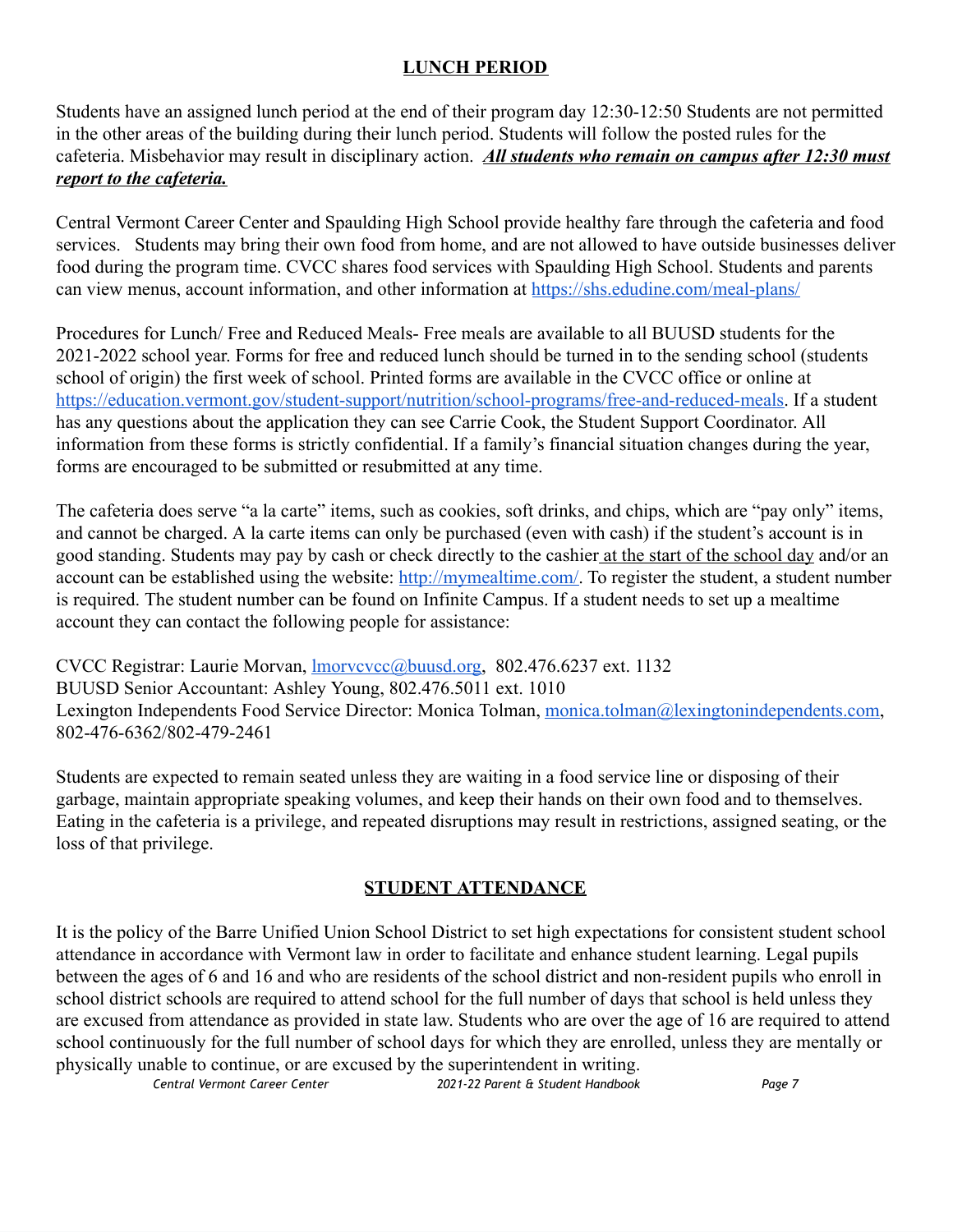#### **PHILOSOPHY & STANDARDS FOR ATTENDANCE**

The philosophy of the attendance expectations reflects our belief that a student's daily participation in the classroom and lab/shop is an integral part of his/her education. When a student misses a day, arrives late, or leaves early he/she often misses learning opportunities that cannot be "made up" in a way that matches the in-program experience. Therefore, regular on-time daily attendance takes precedence over vacations, personal appointments, and other priorities. Missing Career Center program time could jeopardize a student's opportunity to earn industry credentials, college course credit, program credit, or even program completion.

If any portion of the 2021-2022 school year is operated remotely, attendance definition and procedures will be modified, while maintaining daily attendance accountability and allowing students to stay on track toward graduation.

\* Documented doctor, dentist, court appointments, college visits, or family funerals will not usually be considered toward attendance violations. However, the administration will review and address patterns of appointments as needed.

**Students hold primary responsibility for their own attendance**, with a goal of maximizing their time in their Career Center program.

● Perfect or near perfect attendance contributes to a student's consideration for awards, scholarships, National Technical Honor Society, and other recognition.

**Tardies and Early Dismissals**: Being on time, and staying until the end of the work day is critical to a successful career. Therefore, these habits are taken seriously at Central Vermont Career Center.

- Arriving more than 60 minutes late or leaving more than 60 minutes early on a full program day will be considered the same as an absence.
- 4 tardies and/or early dismissals of less than 60 minutes will be considered equivalent to an absence.
- A pattern of 10 tardies in a quarter will require the student to meet with the Assistant Director and discuss their pattern of attendance and importance of punctuality and reliability.
- 3 consecutive days absent- Teacher will contact parent/guardian.
- 5 total absences (semester 1) or 10 total absences (semester 2)- teacher will call home to notify parent/guardian.
- 10 total absences (semester 1) or 15 total absences (semester 2)- School counseling coordinator will meet with the student and will notify parent/guardian.
- 15 total absences (semester 1) or 20 total absences (semester 2)- Student Support Meeting will be held and a warning letter mailed home to notify parent/guardian of potential for removal from the program or a recommendation for reduced credit/ proficiency.
- Any student who is absent for two weeks without notification may be removed from the program.

#### **Accumulated absences may lead to the following:**

- Low class participation/ lab grades.
- Ineligibility for Scholarships, Awards, NTHS, and Co-op
- Loss of opportunity to earn industry-recognized credentials, and/or college credit.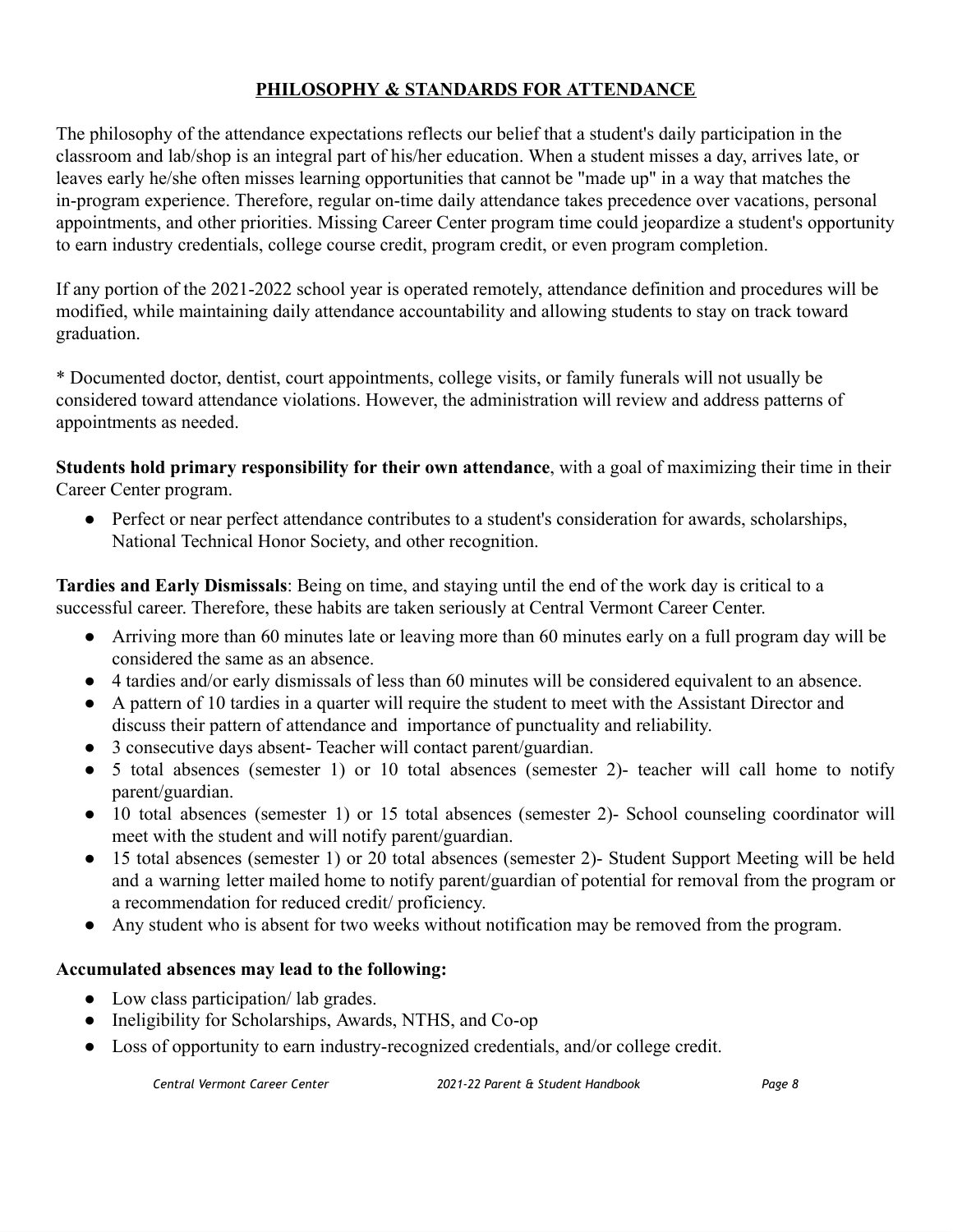- Loss of access to field trips or off campus events.
- Poor attendance directly affects the Transferable Skills Proficiency and the Worked Based Learning Proficiency required for graduation. Chronic absenteeism of 30 or more absences will result in not meeting the standard in those proficiencies and the student will not achieve program completer status, and receive a participation certificate only.
- Removal from the program. Excessive absences can impact a student's ability to succeed. Ten or more absences in the first quarter or 20 or more absences in the first semester may lead to the student returning to their sending high school for the remainder of the academic year.

### **ATTENDANCE REPORTING REQUIREMENTS**

**School Responsibility**: The school is responsible for the following:

- Notify each sending school with daily attendance.
- Inform students and parents/guardians of negative attendance patterns.

**Parent/Guardian Responsibility**: The parent/guardian is responsible for:

- notifying the center (476-6237) within two school days after the day of tardiness or absence, with an excuse for the student's absence or tardiness.
- notifying the center (476-6237) in advance, either in writing or via phone, for all early dismissals and planned absences, this would include absences for illness or absences through the Nurse's Office.

**Student Responsibility**: The student is responsible for:

- attending and being punctual to class.
- presenting dismissal notes to an administrator in the Career Center office for authorization and to receive a dismissal pass **prior** to leaving the building
- ensuring they do not leave the building without **prior** authorization from an Administrator
- reporting to Career Center Office for an excused or unexcused tardy pass if late to school
- making arrangements with teachers to make up missed work within two days if the absence was excused

#### **AGE OF MAJORITY**

All students who reach the age of majority (18 years old) while still enrolled at the Central Vermont Career Center are subject to all the policies and regulations of the school in accordance with BUUSD Policy. An 18 year old student may exercise their option to claim Age of Majority status that affords them the rights and responsibilities of an adult to make decisions regarding their education. Parents of dependent students may still be informed of attendance and discipline issues as well as maintain access to information and communication with the school regardless of Age of Majority status. A student who has reached the age of majority will be notified of their rights and responsibilities as an "adult student," including the aforementioned components. The *Age of Majority* notification is located at the back of this handbook. This form must be signed and returned to the Career Center office. If students, who meet the qualifications, plan to act on their own behalf at the age of 18 they must meet with the Assistant Director after submitting the Age of Majority form. This form can be found in the main CVCC office.

For further information, please refer to BUUSD policy C32 <https://www.buusd.org/district/policiesprocedures>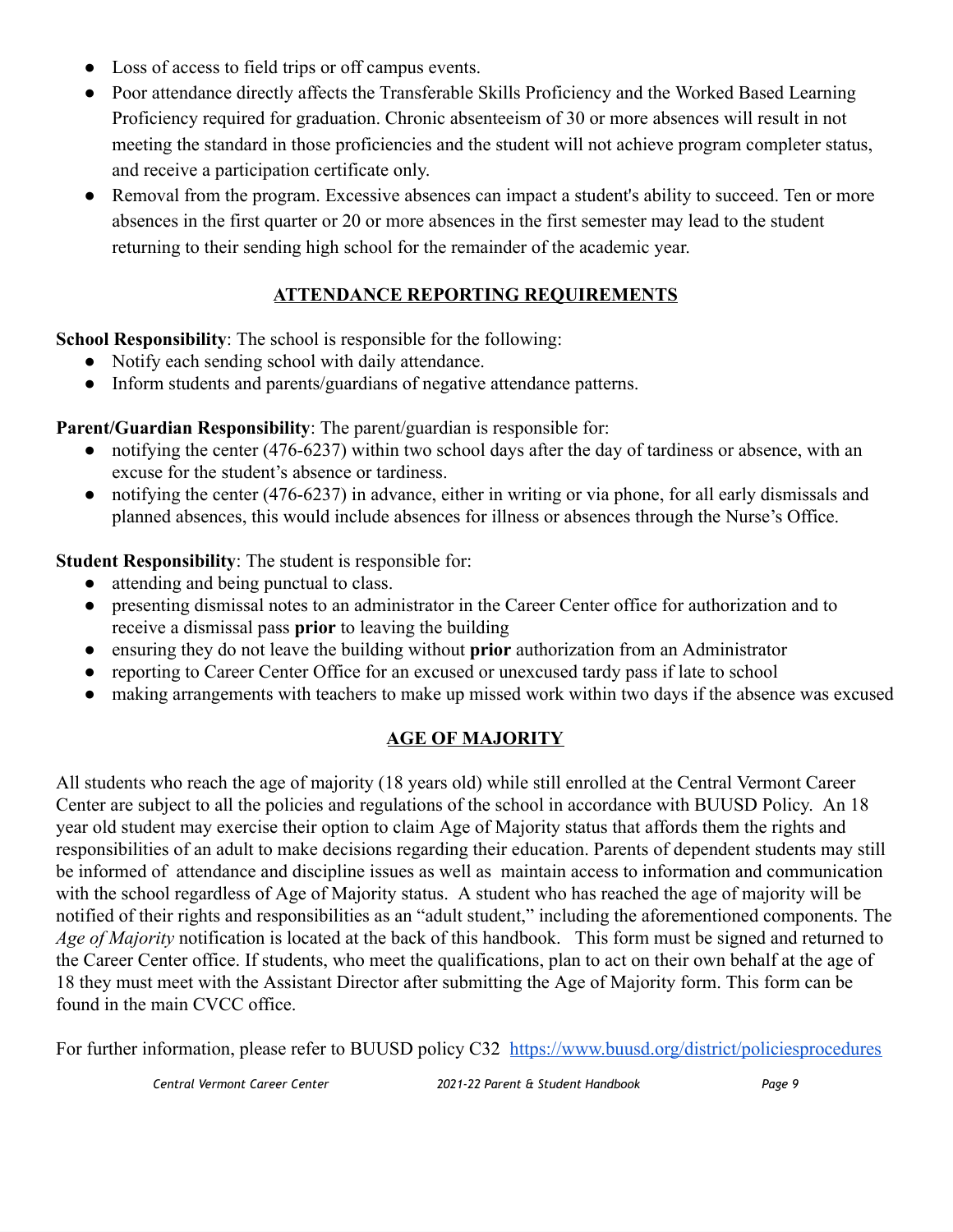#### **ATMOSPHERE, EDUCATIONAL ENVIRONMENT, STUDENT RIGHTS & RESPONSIBILITIES**

It is the responsibility of each student to contribute to a safe and productive learning environment on school premises and at school sponsored events by demonstrating respect and consideration for fellow community members, be they students, staff, or neighbors. Rights, privileges, and responsibilities go hand in hand. Every member of the school community has a responsibility for the safety and welfare of the community. School staff have the responsibility of maintaining the safety and well being of all students from the moment they arrive at CVCC until they leave campus or center affiliated events. To meet this responsibility, school administration have the right and responsibility to adopt rules and regulations and disciplinary consequences to ensure a safe and orderly learning environment. It is the student's responsibility to maintain appropriate behavior by following school policies, rules, and expectations, respecting the rights and property of the entire school community and cooperating with school staff. Whenever possible, staff will attempt to respond to disciplinary incidents in a restorative manner. The topics included below cover many of the most common questions about disciplinary issues; however, they cannot cover every possible scenario. Please reference BUUSD's published policies for further information: <http://www.buusd.org/district/policiesprocedures>.

#### **RESTORATIVE PRACTICES**

CVCC is beginning to implement restorative practices across the center. Teachers will incorporate proactive/tier 1 community building practices within their programs. The goal of this work is to foster curiosity, connection and engagement. In addition, when members of our school community have been impacted by an incident that occurred, we may seek to use a responsive circle to repair the relationships. Responsive circles require facilitation, involve background work (usually interviews), and rely on a specific framework of questions. Participants in a responsive circle respond to the following prompts: What happened? What were you thinking at the time? What have you thought about since? Who was affected by what happened (and how)? What needs to be done to repair the harm and/or move forward? The goal of responsive circles is to allow members to take responsibility for their actions and create a plan to move forward together in a manner that strengthens the atmosphere and environment of the center..

#### **TRANSGENDER AND GENDER NONCONFORMING STUDENTS**

In accordance with the Vermont Agency of Education Continuing Best Practices for Schools, The Central Vermont Career Center recognizes that all students need a safe and supportive school environment to progress academically and developmentally. Administrators, faculty, staff, and students each play an important part in creating and sustaining that environment. Schools should be proactive in creating a school culture that respects and values all students and fosters understanding of gender identity within the school community. CVCC has taken steps to create a culture in which transgender and gender nonconforming students feel safe, supported, and fully included, and to meet our school's obligation to provide equal educational opportunities for all students. These practices are intended to help our school ensure a safe learning environment free of discrimination and harassment, and to promote the educational and social integration of transgender students.

The procedures are based on the following core principles of educational access and equity for all students:

- i. All students have a gender identity which is self-determined.
- ii. All persons, including students attending school, have privacy rights.
- iii. All students have a right to feel safe at school.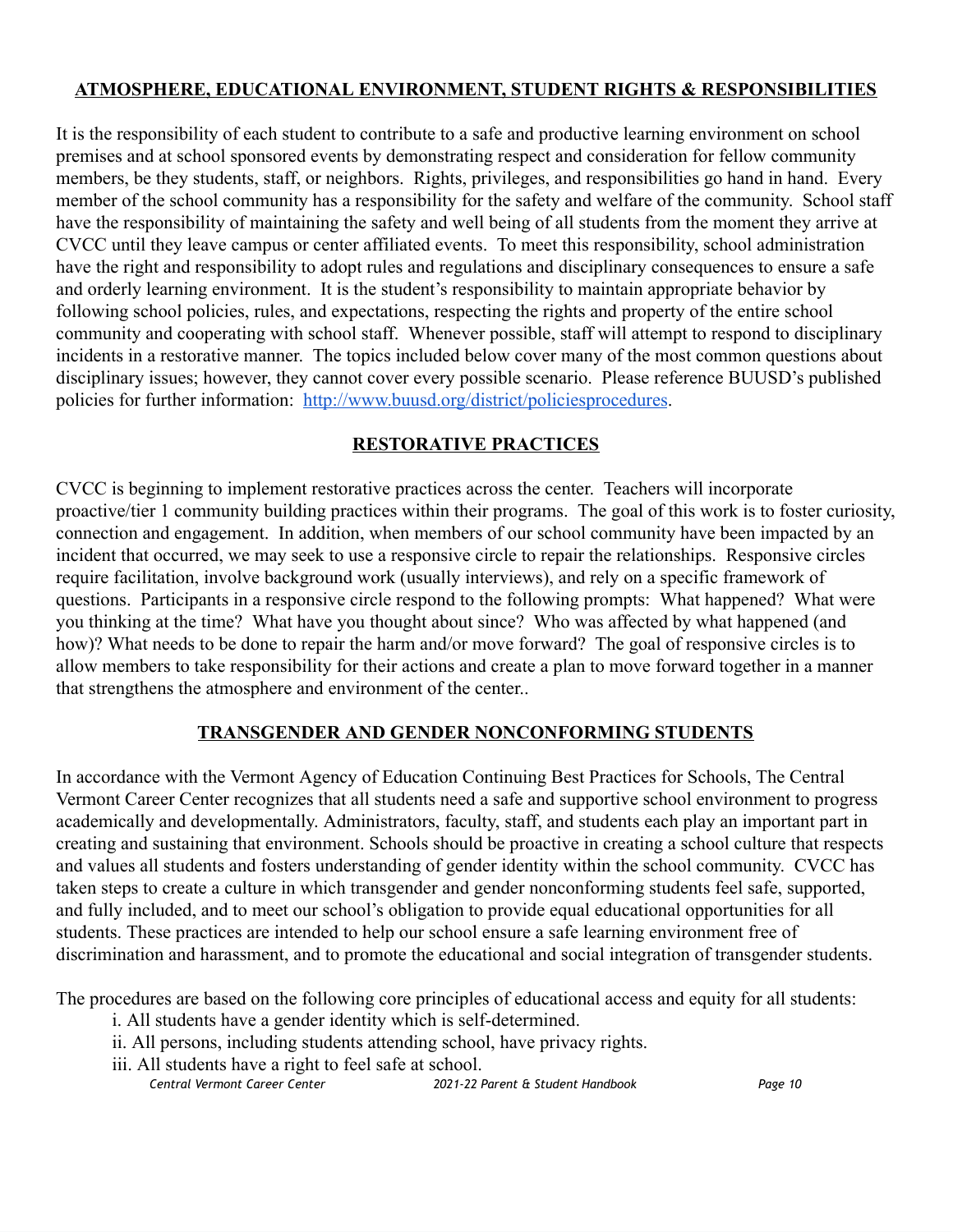iv. All students have a right to a school environment free from discrimination

.

CVCC has adopted a student-centered focus regarding transgender and gender nonconforming students. No single policy, approach, or accommodation will apply in all circumstances. CVCC administration will determine supports for transgender and gender nonconforming students on a case-by-case basis, informed by the individual student's needs.

**Discrimination/ Harassment:** Harassment of a student on the basis of sex can limit or prevent a student from participating in or receiving educational benefits, services or opportunities. Genderbased harassment may include acts of verbal, nonverbal, or physical aggression, intimidation, or hostility based on sex or sex stereotyping. For example, harassing a student for failing to conform to stereotypical masculine or feminine notions or behaviors constitutes sex discrimination. Complaints alleging discrimination or harassment based on an individual's actual or perceived transgender status, gender identity, or gender nonconformity will be handled in accordance with our policy and procedure on the Prevention of Harassment, Hazing, and Bullying of Students

**Privacy:** Disclosing confidential student information to other employees, students, parents, or other third parties may violate privacy laws, including but not limited to FERPA. Transgender or gender nonconforming students have the ability, as do all students, to discuss and express their gender identity and gender expression openly and decide when, with whom, and how much of their private information to share with others. CVCC will work with the student and family, if appropriate, in devising an appropriate plan regarding the confidentiality of the student's transgender or gender nonconforming status that works for both the student and the school regarding how and what information about the student is shared within the school and between the school and the student's home.

**Official Records:** For grades 9-12, the transcripts of all students must be permanently maintained; academic records may be permanently maintained. See State Board of Education Rule 2113. To the extent that CVCC is not legally required to use a student's legal name or sex assigned at birth on school records and other documents, CVCC will use the name and gender preferred by the student.

With respect to student medical records, the school nurse will use the student's chosen/preferred name, and will use the student's birth name only when necessary to ensure the student receives appropriate care and to enable the school nurse to coordinate care for the student with other health care providers or licensed professionals, as well as to file health insurance claims.

**Names/Pronouns:** Students will be addressed by school staff by the name and pronoun corresponding to their gender identity. Students are not required to obtain a court ordered name and/or gender change or to change their pupil personnel records as a prerequisite to being addressed by the name and pronoun that corresponds to their gender identity. To the extent possible and consistent with these guidelines, school personnel will make efforts to maintain the confidentiality of the student's transgender status. For those students who undergo gender transition while attending the same school, CVCC will work with the student to develop a plan for initiating use of the preferred name and pronouns consistent with the student's gender identity.

**Restroom Accessibility:** The use of restrooms by transgender students will be based on numerous factors, including, but not limited to: the transgender student's preference; protecting student privacy; maximizing social integration of the transgender student; minimizing stigmatization of the student; ensuring equal<br>Central Vermont Career Center 2021-22 Parent & Student Handbook *Central Vermont Career Center 2021-22 Parent & Student Handbook Page 11*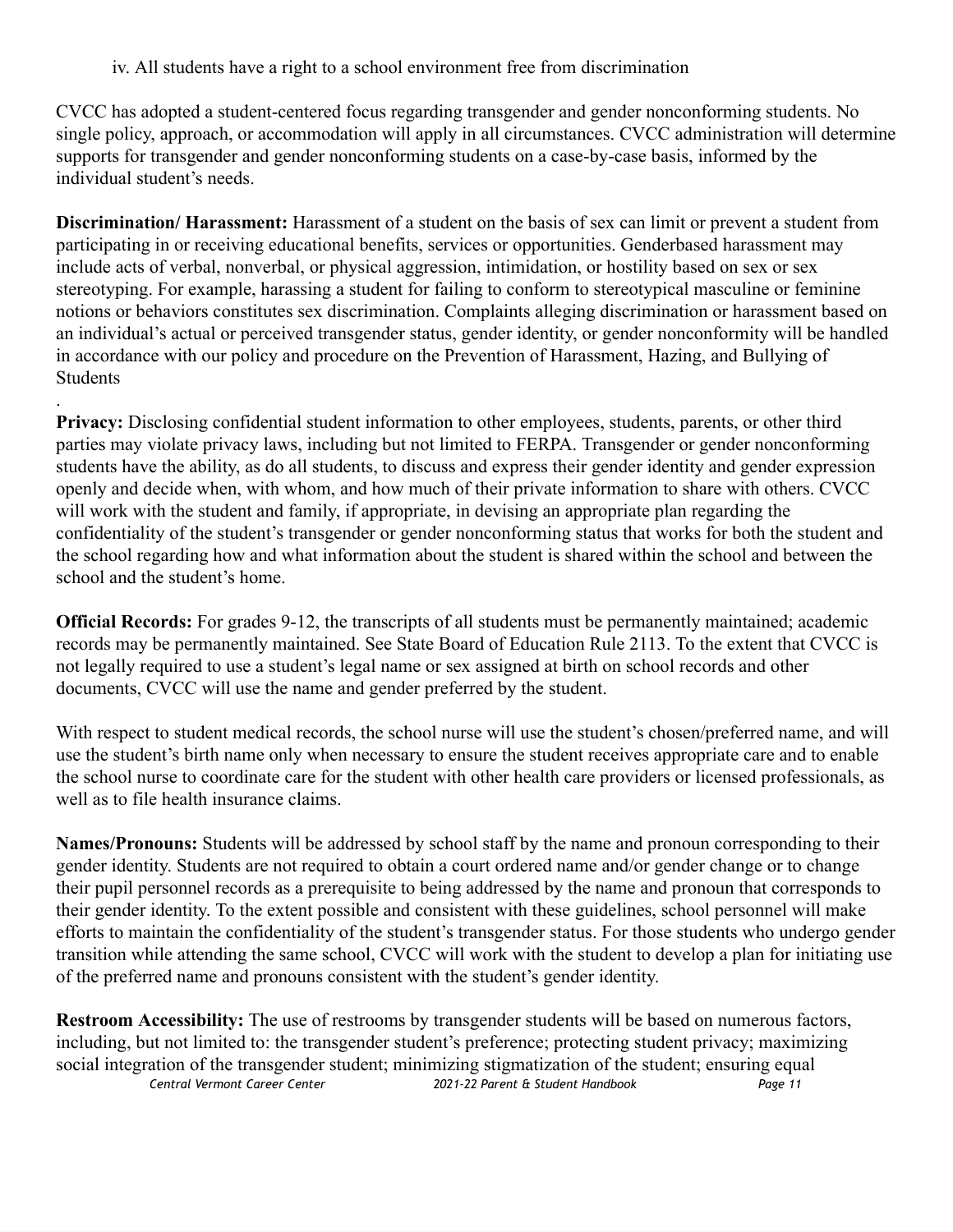opportunity to participate; the student's age; and protecting the safety of the students involved. A transgender student will not be required to use a restroom that conflicts with the student's gender identity. **Gender neutral** restrooms are available for student use in the CVCC Main Office as well as at the end of the Library Hall **closest to the Cafeteria.**

**Gender Segregation in Other Areas:** As a general rule, in any other circumstances where students are separated by gender in school activities (i.e. overnight field trips), students will be permitted to participate in accordance with their gender identity. Activities that may involve the need for accommodations to address student privacy concerns will be addressed on a case-by-case basis considering the factors set forth above.

#### **HARASSMENT/HAZING/BULLYING**

Central Vermont Career Center does not condone any form of Harassment, Hazing, or Bullying and takes appropriate actions as mandated by BUUSD Policy as well as state and federal regulations when accusations are made. Examples of prohibited behaviors are available in the BUUSD policy and procedures. Reports can be made to the following Designated Employees:

- Scott Griggs, Assistant Director- Ext. 1045
- School Counseling Coordinator- Ext. 1156

For further information, please refer to BUUSD Policy on the Prevention of Harassment, Hazing and Bullying of Students C10 and procedures C10-P. <https://www.buusd.org/district/policiesprocedures>

#### **ALCOHOL, DRUGS, and TOBACCO**

It is the policy of the Barre Unified Union School District (BUUSD) that no student shall knowingly possess, use, sell, give or otherwise transmit, or be under the influence of any illegal drug, regulated substance, or alcohol on any school property, or at any school sponsored activity away from or within the school. It is further the policy of the district to make appropriate referrals in cases of substance abuse.

For further information, please refer to BUUSD policies B7 and C2 <https://www.buusd.org/district/policiesprocedures>

**Possession of Alcohol and Other Drugs**: If a student is found possessing and/or using alcohol and other drugs while under school jurisdiction, the following procedures will be followed:

- School administration shall be notified immediately.
- Parents or guardians shall be notified immediately and requested to come to school and take the student home. If the parent or guardian is unable, unwilling, or fails to respond, an administrator will take whatever steps necessary to remove the student from the school's care and responsibility. The parent/guardian shall be subsequently informed of penalties for the immediate offense and any subsequent offense.

All other procedures taken by the administrator shall be within the confines of the law. These may include but shall not be limited to:

• consultation with school staff members *Central Vermont Career Center 2021-22 Parent & Student Handbook Page 12*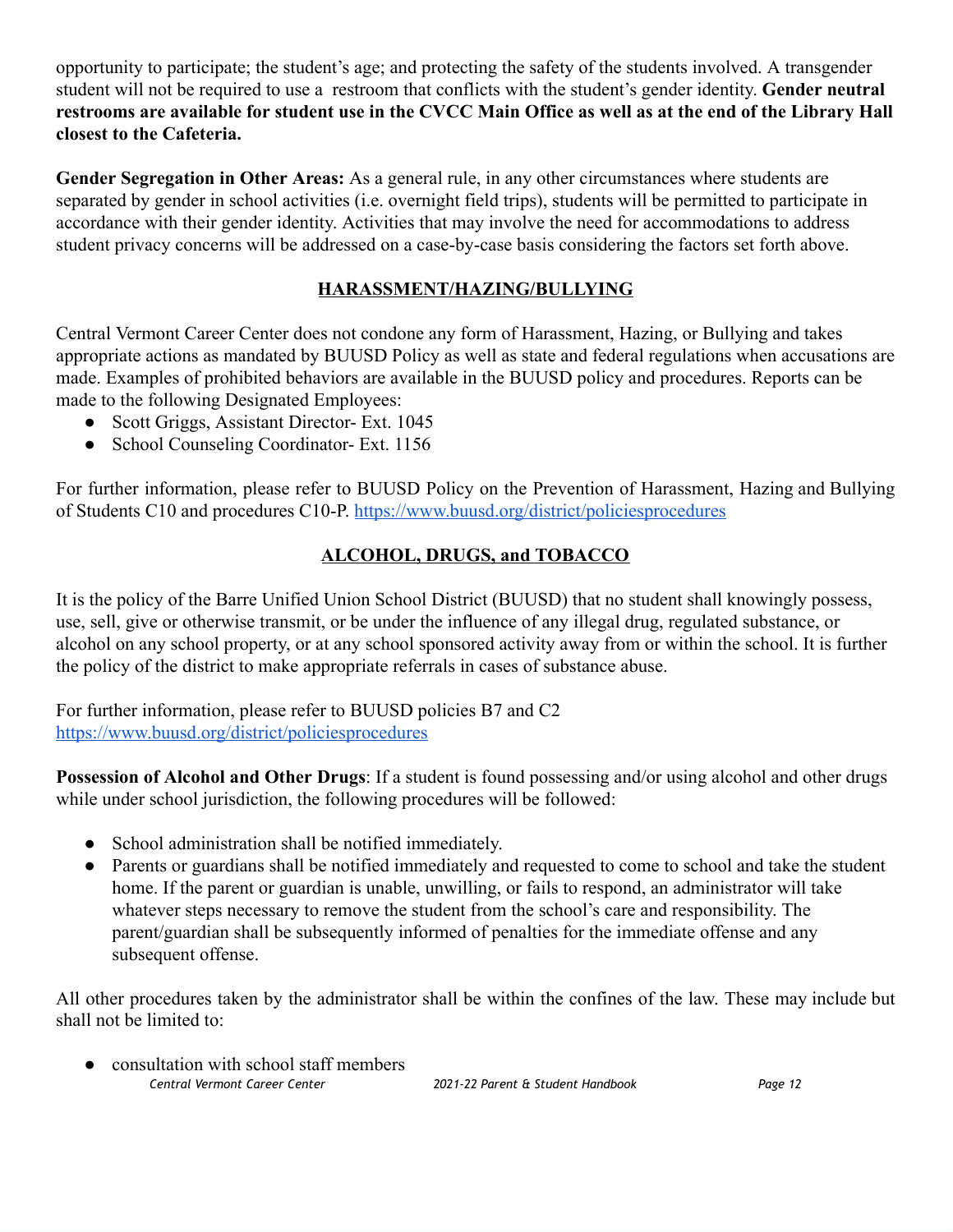- consultation with mental health personnel
- consultation with school nurse
- suspension in accordance with established policy regarding suspension
- referral to appropriate agencies with compulsory personal consultation involving student and parent/guardian about the problem as a condition of reinstatement
- referral to law enforcement
- referral to the School Board for disciplinary action which may include expulsion in accordance with established policy

**Under the Influence of Alcohol or Drugs**: The school establishes and maintains the following procedures to deal with students who may have an episode with drugs and/or alcohol.

A school staff member observing abnormal odors, appearance, or behavior that may indicate that a student is under the influence of alcohol or drugs shall notify an administrator of their observations immediately. It shall be the responsibility of the administrator and/or a designated representative to observe the student and/or remove the student to the nurse's office. In the absence of a nurse's office, an appropriate area should be designated.

The nurse, or in the nurse's absence, the administrator shall proceed as follows:

Initiate the DITEP Protocol to determine if the student is under the influence. Drug Impairment Training for Educational Professionals (DITEP) is an educationally oriented, systematic, and standardized procedure to identify suspected impaired individuals. This process is non-invasive and consists of a preliminary set of questions/observations, vital signs examinations including pulse, and blood pressure as well as a series of eye tests and divided attention tests. **Any failure to comply with any of the components of this process will be considered a violation and the same consequences as a violation will be imposed.**

If it is felt that a potential emergency that may threaten the student's life exists, the student shall be taken to the hospital and the parent/guardian shall be notified as soon as possible.

If immediate medical attention is not required, the parent/guardian shall be notified and shall be required to remove the student from the school.

If the parent/guardian is unable, unwilling, or fails to respond, the assistant principal or designated representative will take whatever steps are necessary to remove the student from the school's care and responsibility, using such appropriate agencies as social services, medical or law enforcement.

**Distribution of Alcohol or Other Drugs on School Property or at School Functions:** If a student is found distributing alcohol and other drugs while under school jurisdiction, the following procedures will be followed:

- Appropriate law enforcement agencies shall be summoned.
- Parent/guardian shall be summoned.

Automatic suspension and immediate referral to the School Board for disciplinary action which may include expulsion in accordance with established policy.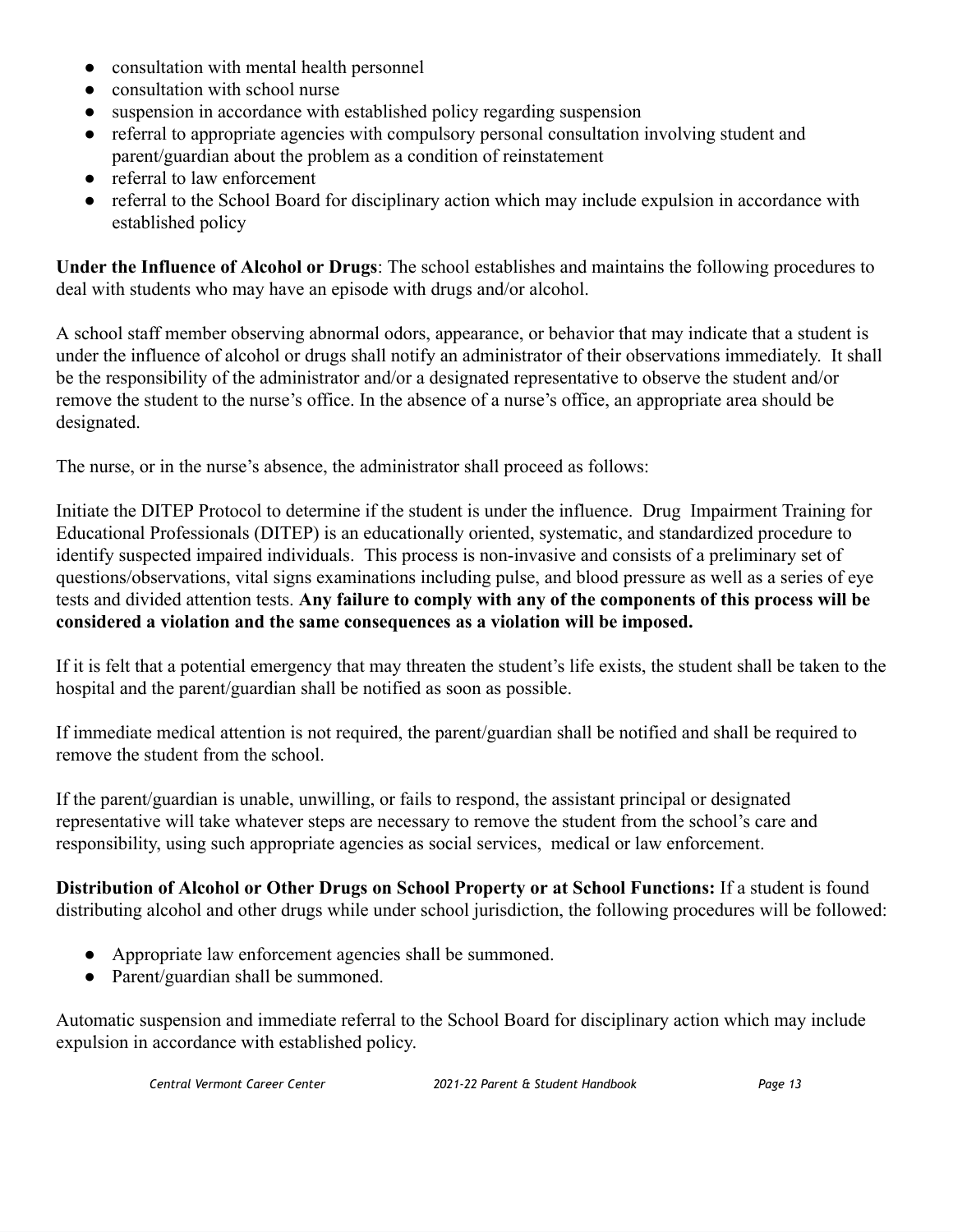**Violations**: It shall be a violation of this policy for anyone to use, possess, sell, distribute or exchange; participate in a sale, distribution or exchange; or attempt to sell, distribute or exchange any substance as defined above on school property (including on buses, at bus stops, or walking to or from school) or at any school sponsored activity,. This also includes anything portrayed as a substance.

It shall also be a violation of this policy and other applicable School District policies for anyone to retaliate in any way against any person who may or has participated or cooperated in an investigation of the above violations. The District considers retaliation a very serious matter and it will be the basis of separate disciplinary action.

#### Note**: Violations and consequences are cumulative throughout a student's career A. Sale, Distribution, or Exchange of Substances Defined by the Policy:**

- 1. Consequences Any or all of the following will occur:
	- a. Suspension for up to ten school days.
	- b. Local law enforcement agencies will be notified
	- c**. If expulsion is warranted for the good of the school community:**
		- ∙ The School Board will convene a hearing within ten school days of the suspension period.
		- ∙ All parties shall be entitled to representation by counsel at their own expense.
		- ∙ Upon conclusion of the hearing, the Board will make its decision.
	- d. Tobacco Education Group (TEG) shall be offered as an alternative to suspension/fines if a first offense of a tobacco violation has occurred.
- 2. The student and parent shall be notified prior to the beginning of the first school day after the ten school day suspension and a written decision shall follow.
- 3. In no case shall a limited expulsion from school result in a penalty that is less severe than the one imposed for a second violation.
	- a. Referral to the Student Assistance Program (S.A.P.) counselor for an initial screening. The S.A.P. counselor will make a referral for appropriate services, if necessary. Should the student need an assessment they must show proof of an appointment within two weeks of the infraction. The school/district shall not be responsible for the cost of treatment.
	- b. Appropriate service providers and school personnel in consultation with the student and parent(s)/guardian(s) will develop a re-entry plan. The student must demonstrate a good-faith effort to comply with the plan; otherwise the administration, at its discretion, may refer the matter to the School Board for further disciplinary action.
	- c. Athletic eligibility is affected based on school procedures.

#### **B. Purchase, Use, or Possession of a Substance Defined by this Policy; Being Under the Influence of It; Possession of a Reasonably Related Substance-Abuse Device; Participation in a Related Incident; or Refusal to Cooperate with an Investigation.**

- 1. Consequences
	- a. All students are subject to state laws. Local police departments or other law enforcement agencies may be notified regarding a suspected violation of the law
	- b. While enrolled in High School, students in violation of this policy shall be dropped from or prevented from enrolling in Driver's Education for one (1) semester First Violation: All of the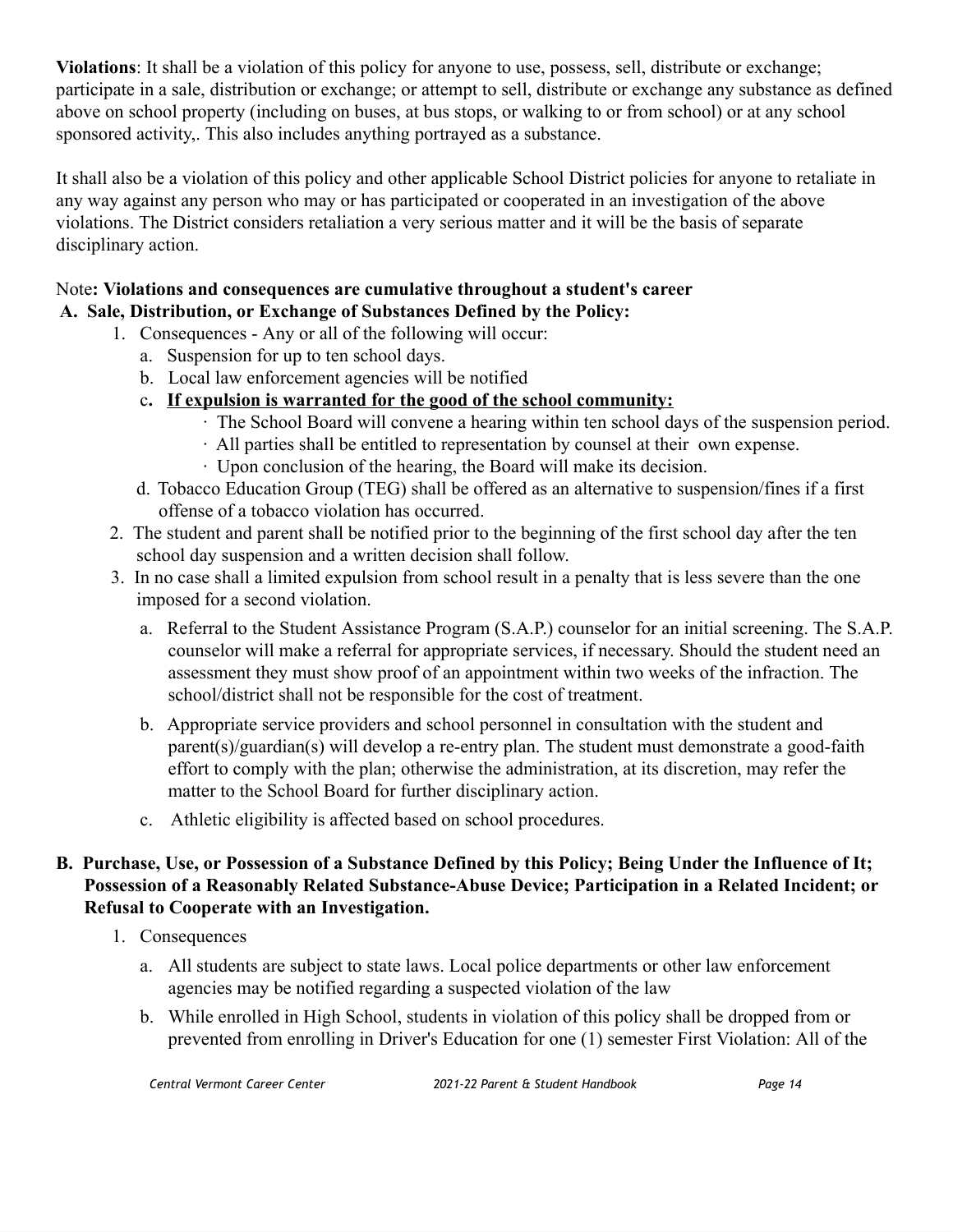following will occur:

- The School Administration shall determine the length of suspension depending on the nature of the infraction and the student's cooperation once it is discovered.
	- a. Tobacco and vaping violations may result in an in-school suspension combined with an education requirement and a fine.
	- b. Before the student may return to school, he/she must provide proof of **appointment regarding an assessment, if required by administration or SAP recommendation**. The student's suspension will be continued until demonstration of the appointment is provided or ten school days are reached, whichever occurs first. If the student fails to provide a demonstration of the above-referenced option, the Administration, at its discretion, may refer the matter to the School Board for further disciplinary action.
	- c. Referral to the SAP for screening and referral to treatment services if appropriate.
	- d. School personnel in consultation with the service provider, student, and parents/guardian will develop a reentry plan. The student must demonstrate change to comply with the plan or the administration, at its discretion, may refer the matter to the School Board for further disciplinary action.
	- e. Athletic eligibility may be affected based on school procedures.
- 3. Second Violation: All of the following will occur in addition, based on school procedures above conditions.
	- a. Suspension for up to a maximum of ten school days
	- b. Referral to the S.A.P. for screening and referral to treatment services if appropriate.
	- c. School personnel in consultation with the student and parent/guardian will develop a re-entry plan. The student must demonstrate a good-faith effort to comply with the plan or the administration, at its discretion, may refer the matter to the School Board for further disciplinary action.
	- d. Athletic eligibility affected based on school procedures.
- 4. Students with disabilities or students suspected of being disabled.

When disciplining students who receive or are eligible for services under the Individual with Disabilities Education Act (IDEA), section 504 of the Rehabilitation Act, (section 504), or similar passages in State law, the District will comply with such laws, including but not limited to the IDEA, the 1997 Amendments to the IDEA, section 504 and applicable Vermont state statutes and regulations. If a law enforcement agency is notified regarding a suspected violation of law and the student has a disability, any sharing of that student's records must be done only in adherence with federal and state laws and regulations.

#### **SEARCH AND SEIZURE OF STUDENTS BY SCHOOL PERSONNEL**

**School Property:** Desks, lockers, textbooks, computers, and other materials or supplies loaned by the school to students remain the property of the school, and may be opened and inspected by school employees at any time.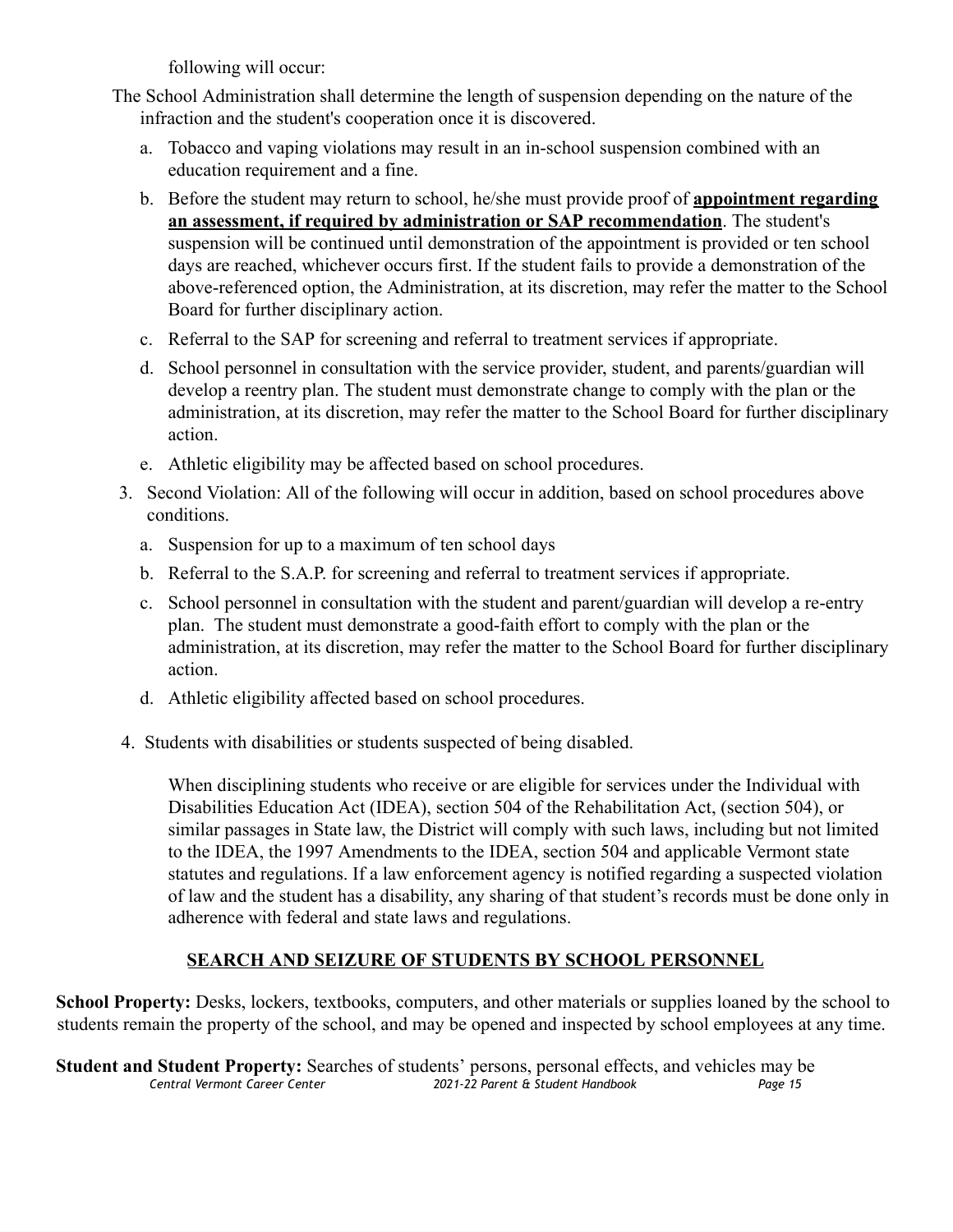conducted where there are reasonable grounds for suspecting at the time of initiating the search that the search will reveal evidence of a violation of law or school rules.

**Search and Seizure:** District policy provides for the school to handle any substance related incident until the student has been discharged to the parent, guardian, social service, medical worker, and/or law enforcement agency. If there is probable cause, a student may be searched as well as his/her backpack, locker, car and other possessions brought to school.

All students are subject to the laws of the state. Local police departments or other appropriate law enforcement agencies may be notified regarding a suspected violation of the law.

It is the philosophy of the Central Vermont Career Center that the greater the knowledge all students have about the effects of substances on the human mind and body, the more able they will be to make decisions concerning the use or non-use of these substances, and the less likelihood there will be abuse.

The use of drugs and/or alcohol and the unlawful possession of legally controlled substances, as defined by federal or state statute, on school grounds or at school sponsored events are unacceptable.

Drug convictions may jeopardize a students' eligibility for college financial aid.

Our school will provide for the care of students during any suspected substance abuse incident until the parents and/or, if necessary, other agencies are contacted. A climate shall be created and resources provided whereby students may seek and receive counseling about alcohol, other drugs, and related problems without fear of reprisals by a member of the school staff.

For further information, please refer to BUUSD policy C21

<https://www.buusd.org/district/policiesprocedures>

**Reported or Suspected Use**: The school staff member shall use his/her best judgment to decide which of the avenues listed below to initially follow:

- To listen and discuss in confidence the situation as relayed by the student.
- To urge the student to talk to parents or guardians.
- To consult with or refer the matter to the administration, nurse, school counselor and/or other appropriate personnel including law enforcement.

Unless there is a compelling reason to believe it is not in the student's best interests to do so, the school personnel will see that the parent(s)/guardian(s) are informed in a timely fashion.

Research tells us that an appropriate educational environment contributes to the success of a school. In order to establish and maintain the most productive school environment for our school, we need your help!

**Dress Code**: Students are expected to dress for the career they are preparing for in our programs. Many programs have a "uniform" particular to their profession which also adheres to safety guidelines (i.e. *Central Vermont Career Center 2021-22 Parent & Student Handbook Page 16*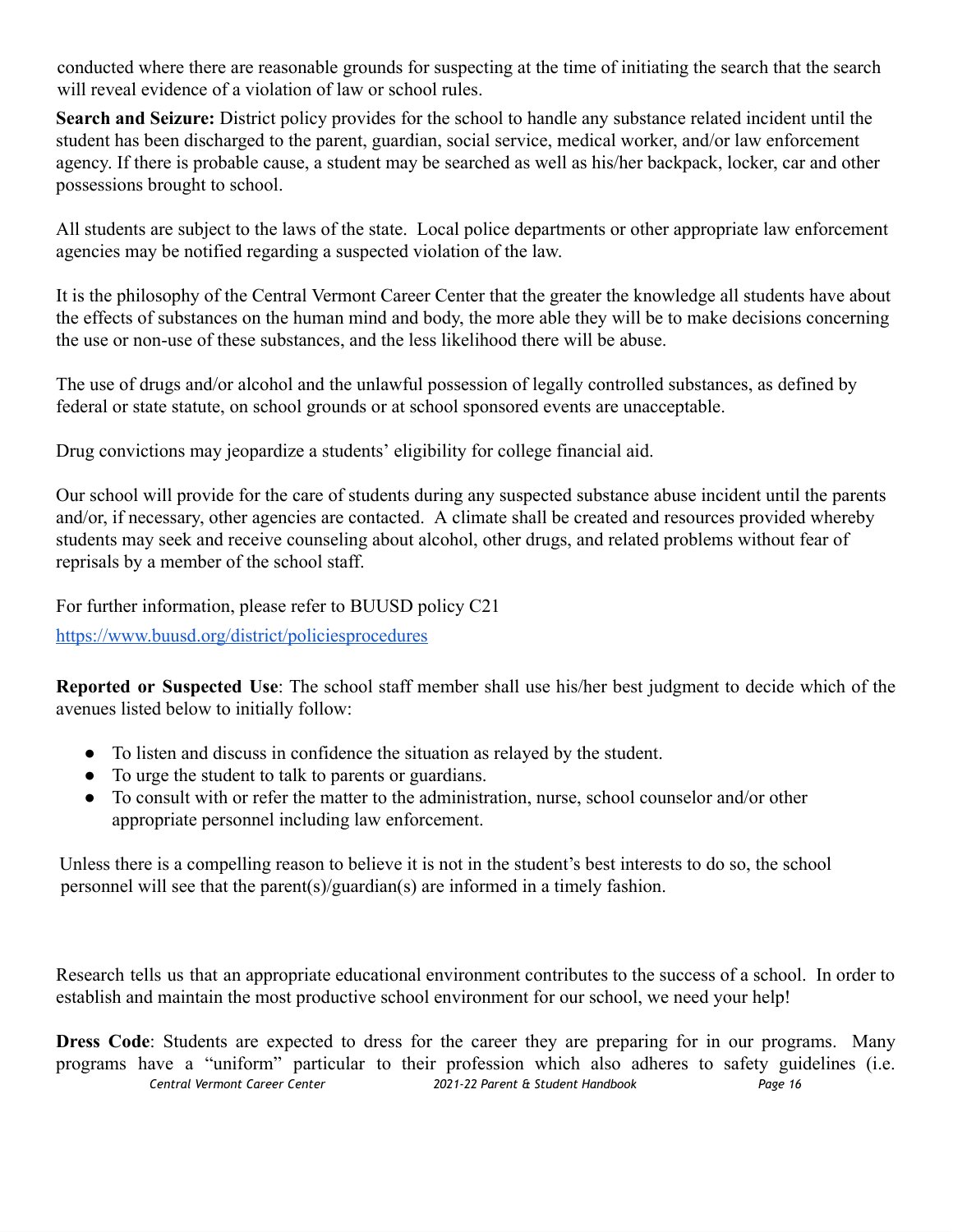closed-toed shoes or boots in the heavy shops), it is important that students meet these expectations. In addition, clothing worn during the school day shall not include:

- sunglasses
- clothing with crude, sexually suggestive symbols, images, or messages
- clothing with alcohol or drug endorsing symbols, images, or messages
- clothing with harassing, derogatory, or offensive symbols, images, or messages
- clothing depicting firearms, ammunition, or other weapons
- clothing which exposes undergarments.

When in doubt, ask your teacher or an administrator before wearing anything that may not be allowed. The confederate flag and similar symbols fall under the definition of offensive, and may not be worn nor displayed in any way, including vehicles parked on school property.

If students are not meeting these expectations,they will be given an opportunity to change or cover up if possible. If unwilling or unable to do so, they will be sent home immediately.

**Public Displays of Affection**: Inappropriate and excessive public displays of affection can possibly lead to sexual harassment charges. Lewd or inappropriate affection (extended/prolonged kissing, touching, fondling, etc.) is not appropriate in an educational environment and may result in administrative action.

**Cell Phones, Smart Watches and Personal Listening Devices (IPODs, MP3s, etc.):** Cell phones and smart watches are allowed to be used before school, after school, and during lunch. CVCC encourages students to practice appropriate cell phone etiquette for the workplace. The respect and self control necessary to limit cell phone use to appropriate times during the work day is one of employers most highly sought qualities in new hires aside from reliability and punctuality. At CVCC cell phones and smart watches need to be turned off and remain in the student's pocket, backpack, or locker until the end of program time. Students who fail to do so and are seen anywhere using a cell phone outside of the appropriate times will be subject to administrative action including a behavioral referral and the phone being held in the office until dismissal. Repeat offenses will result in greater consequences as determined by the administration. Personal listening devices are allowed to be used before and after school and during lunch. They are not allowed during passing time due to safety concerns. Students who fail to abide by the above will be subject to administrative action.

**Safety**: All career center students must successfully complete the program safety assessment in order to fully participate in the program and shop areas.

**Posters and Announcements**: All posters and announcements that students wish to put up must be officially approved by the administration.

**Student use of CVCC Business Services (Automotive, Culinary/Baking and Cosmetology)**. If you choose to purchase a service from one of the internal businesses, please understand that all money due will be expected at the time of the service. If you have work done on your vehicle or family member's vehicle in the Automotive Program, all invoices must be paid in full before the vehicle can leave the campus.

#### **ACCEPTABLE USE OF ELECTRONIC RESOURCES & THE INTERNET**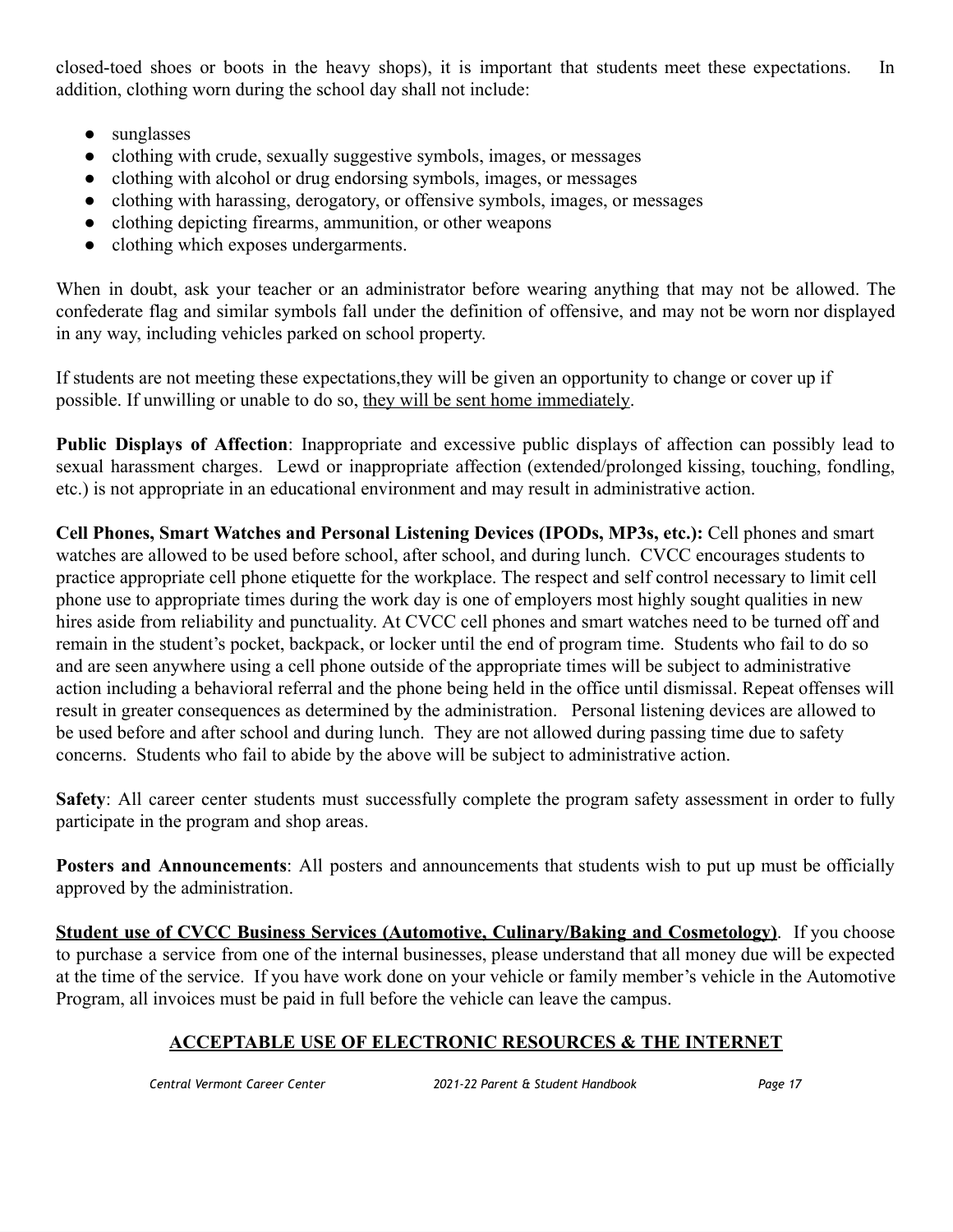Electronic resources enhance school curriculum and improve teaching and learning. It is important to remember that use of those resources is a privilege and carries with it responsibilities for all involved. All users will assume full liability – legal, financial or otherwise- for their use of electronic resources on school grounds or while engaged in school-approved activities.

In an effort to reduce internet performance issues due to overuse of bandwidth, students are not allowed to use streaming video or audio services on devices during the school day. Students are also not authorized to use social media (Twitter, Instagram, snapchat, etc.) or messaging platforms (google chat, facebook messenger, etc.) other than school email during the school day.

Authorized BUUSD IT staff may inspect any materials created on, transmitted by, or stored on BUUSD electronic resources for any reason at any time without prior notice. BUUSD staff has the right to remove inappropriate materials and make referrals to school administration for disciplinary action. There should be no expectation of privacy. The BUUSD provides information technology for educational purposes only. Information technology extends the classroom, and all school rules and policies apply.

During Hybrid and Remote Learning schedules, students will be issued a chromebook. BUUSD policy applies, which states the BUUSD provides information technology **for educational purposes only.**

Parents or guardians have the right to terminate their student's access to electronic tools and resources, and/or the restriction of the use of student media for publication, by completing the Technology & Student Media Use Opt-Out Form and delivering it to the school registrar. The Computer Technology Opt-Out Form may be found on the BUUSD website or at the following link: Technology & Student Media Use Opt-Out Form.pdf

For further information, please refer to BUUSD policy D3. <https://www.buusd.org/district/policiesprocedures>

#### **SCHOOL EMERGENCIES AND PREPAREDNESS**

Student safety while at school is a paramount concern. In order to carry out effective and efficient "options-based responses" in a real event, the Central Vermont Career Center in cooperation with Spaulding High School trains, rehearses, and discusses emergency preparedness with staff and students. Student refusal to comply with adult directions during these exercises may result in disciplinary consequences.

During a legitimate emergency families and the community will be updated as the situation develops. The following steps will allow the school and assisting agencies to effectively address the needs as they arise:

- **Monitor your phone and email**; information and guidance will be shared via automated calls and/or email (please ensure the school has your most current contact information).
- Monitor TV, radio, and Internet; information and guidance will be disseminated as appropriate.
- **Please do NOT call the school**; phone lines can become overloaded and may be needed to communicate with emergency providers. Staff will not share information beyond what is sent out via telephone/email/media, and may not be available to answer phones.
- **Please do NOT come to school unless requested to pick up your student**; an emergency may require emergency vehicles and personnel, during which time the campus will be completely closed to visitors. If relocation is required, parents/guardians will be notified of next steps.

Barre Unified Union School District, Central Vermont Career Center and Spaulding High School have adopted *Central Vermont Career Center 2021-22 Parent & Student Handbook Page 18*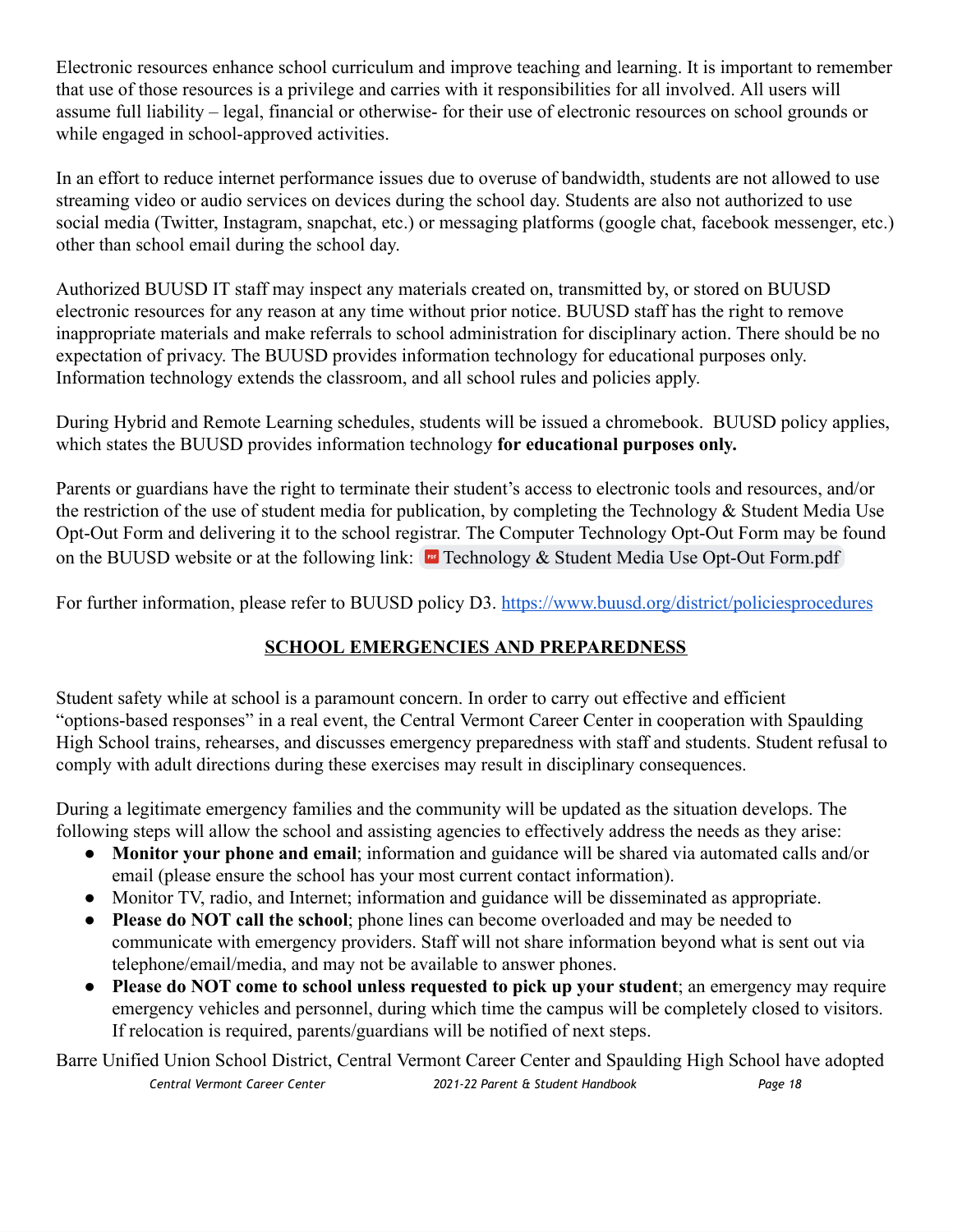the A.L.I.C.E. program for responding to dynamic threats to student safety. ALICE stands for Alert, Lockdown, Inform, Counter, and Evacuate. This program empowers each person to evaluate and respond to threats in the way they believe to be the most effective for survival.

Administration should be called upon whenever a situation develops which threatens to become a major disruption or a safety issue on campus. In the event of emergency situations requiring significant medical or law enforcement response, contact 911 first, then notify administration as soon as possible.

**Alert:** Staff and students are encouraged to remain alert to their surroundings and environment, including features such as where the exits are located. If a threat is observed, students and staff are expected to immediately alert administration in person or phone; do not leave messages or emails regarding threats which require an urgent response.

**Inform**: If a threat exists, and the office is made aware, an announcement will be made which clearly informs the community of the situation. Staff and students are then empowered to take actions which they believe will increase survivability. Whenever possible, the suggested response order is evacuate, lockdown, and then counter (as a last resort).

**Evacuate the Building:** Evacuation is the most effective and preferred response to threats inside the building. For those situations and exercises which do not require relocation, the following preparation measures, evacuation student responsibilities, and procedures should be implemented:

- 1. Take your valuables outside with you.
- 2. Stay with your class for the entirety of the evacuation.
- 3. Remain quiet and calm.

4. If you are not with the class you are supposed to be in when the alarm sounds, exit the building through the closest outside doors. If your class is in that section, check in with your teacher. If your class is not in that section, find the teacher with the fluorescent vest and clipboard and check 28 in with them. DO NOT wander – we will be looking for you to make sure you got out of the building safely.

**Relocation:** If the situation dictates that remaining near the building is unsafe, students and faculty should make their way to the Barre Auditorium. This will serve as the staging area where emergency personnel will support and help with the accountability and re-unification process.

**Lockdown:** A "Lockdown" situation occurs when an emergency exists so near to the location of the individuals that evacuation is not an option for them. Lockdown includes:

1) securely lock and barricade doors

2) turn off classroom lights

3) spread out throughout the room with something to throw in hand

4) prepare to evacuate or counter as changes in the situation occur

**Counter:** Students and staff are empowered to "counter" a threatening intruder at their discretion. The goal of *Central Vermont Career Center 2021-22 Parent & Student Handbook Page 19*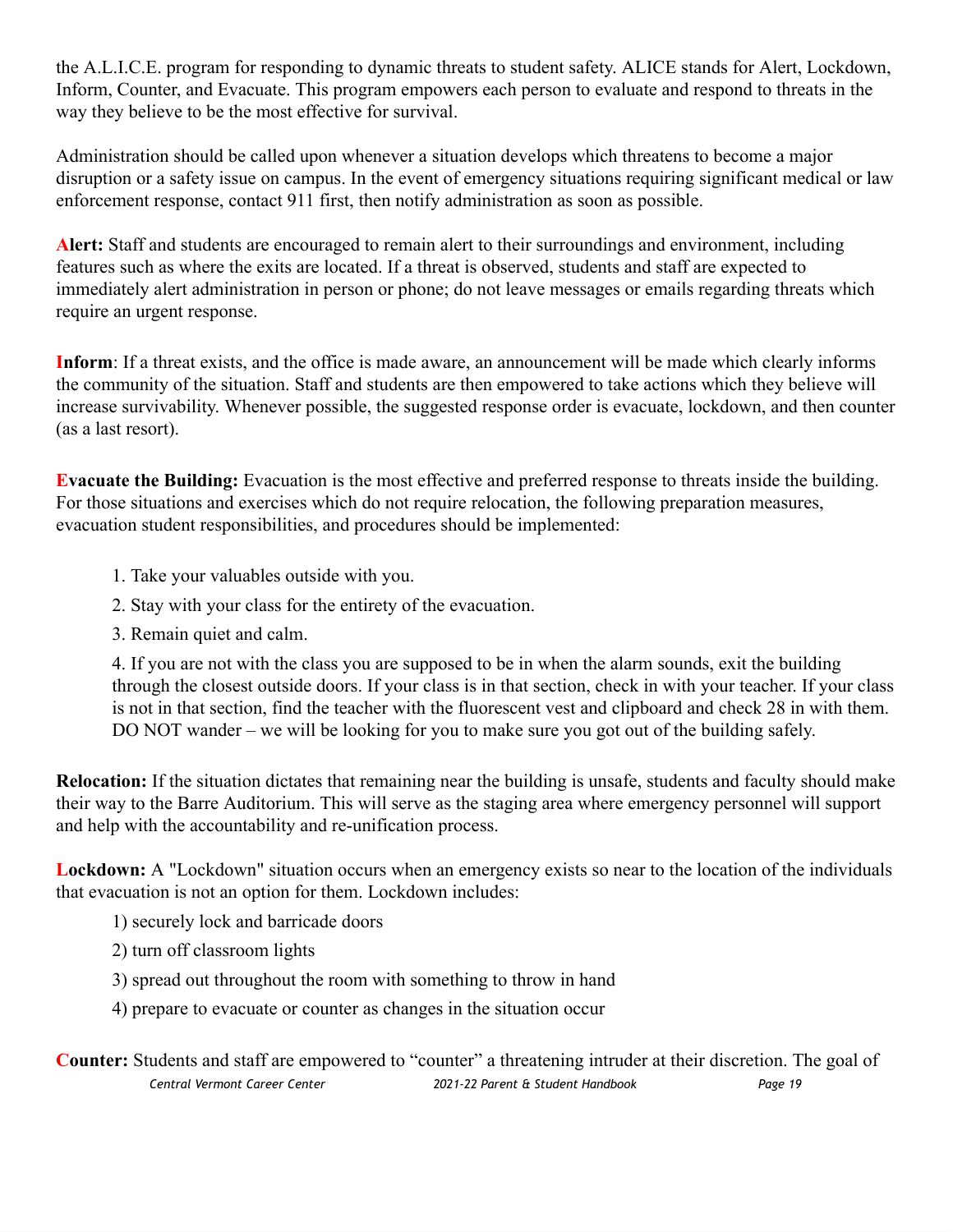countering is to distract, disrupt, and/or otherwise render the individual unable to focus on or complete harm on people. Remember that evacuation is always the recommended response to a threat if it is feasible.

**Clear the Halls:** A "Clear the Halls" situation is less serious, and goes into place when a low level situation occurs in an open, public space (lobbies, hallway, bathrooms) where it would be prudent to simply have students, faculty and staff move to a classroom or workspace. In such a situation, we simply want to give the people involved a level of privacy. Medical issues for students or faculty would be an example of such a situation. Doors do not need to be locked and lights can remain on; simply proceed as normal, but do not leave your space (or let your students leave) until you have the All Clear signal.

#### **Reporting Concerns**

The Central Vermont Career Center encourages open communication between faculty, and students, parents, and community members. Students, parents/guardians, and community members are encouraged to report situations inside and outside of school which may adversely impact student's health, well-being, and/or ability to access their education at school. Concerns can be reported via the "Safe [Schools"](https://shsu61-vt.safeschoolsalert.com/) tip-line link on the school's website.

#### **CLOSED CAMPUS**

ACCESS TO CAMPUS: The building will remain locked 24 hours a day, and can only be accessed through the two main entrances (Ayer's Street and CVCC). The school operates a modified closed campus meaning that community members can apply to use the facility outside of school hours. While school is in session, students who arrive late must check in at the office and they must check out before they leave for reasons other than their regularly scheduled departure. Students may not leave the building during the school day without administrative approval. The parking lots are off limits to students during school hours unless they have authorization, or at time of arrival or departure. Students are expected to leave the campus parking lots when school is not in session.

#### **VISITORS TO SCHOOL**

All visitors to the Central Vermont Career Center must sign in at the Career Center Office. Students must have prior approval from their teachers and an administrator prior to bringing a visitor to school (forms are available in the office). Adults who wish to visit a class are asked to notify the administration 24 hours in advance. Administration will notify the program teacher whose class you intend to visit.

All visitors are required to check in (and later check out) at the Career Center office and to secure a Visitor Pass. Visitors must stay with their hosts at all times during the school day. The Central Vermont Career Center encourages only those visitors who are considering enrollment into career programs. General visitors for the entire school day are not permitted.

To ensure an appropriate educational environment, no visitors are permitted the week before and week of final exams, the short school weeks (with holidays), or the week before school vacations without first securing permission from an administrator, who at his/her discretion may grant exceptions.

#### **PROPERTY**

**Personal Property:** The school is not responsible for the loss or damage of personal property. Each student is *Central Vermont Career Center 2021-22 Parent & Student Handbook Page 20*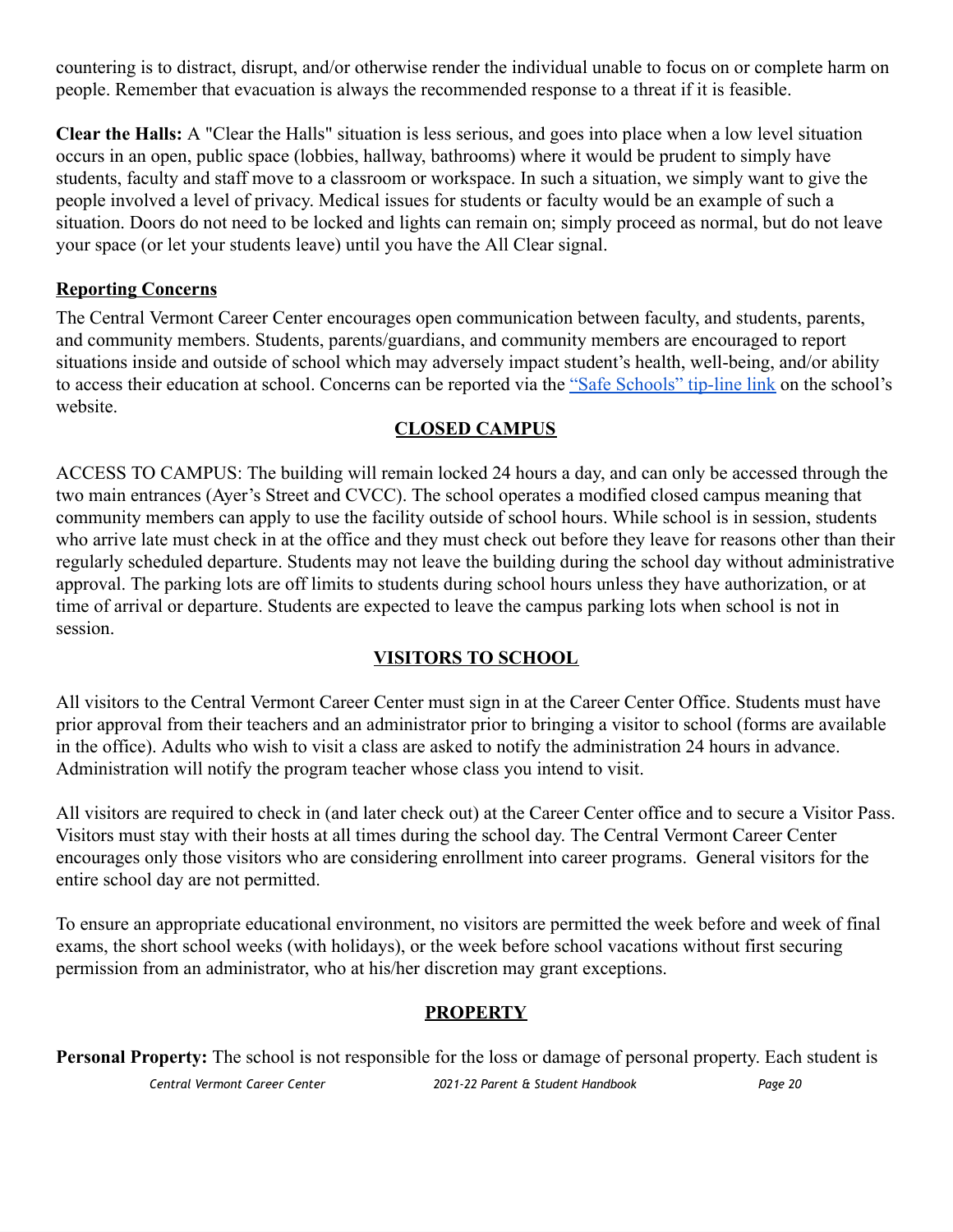responsible for the care and safety of his/her own personal property or possessions. Students who choose to leave their personal bags and clothing in their classrooms or lab spaces do so at their Own Risk. School lockers are available to all students. No bags or backpacks are to be left unattended and may be subject to search by administration.

**School Property**: When the school loans public property to students, we expect these items to be returned in a condition that allows them to be loaned again following their return. Students are responsible for exercising necessary care and security of all school books, supplies, and equipment loaned to them. Any loss, theft, or failure to account for items issued by the school will result in a financial charge being levied.

Failure to account for loaned public property or to pay for them will result in the student's report card/completion certificate being withheld until financial settlement has been made.

Students may not use skateboards and rollerblades on school property and should store these items in their lockers during the school day.

#### **STUDENT LOCKERS**

Our school makes available to each student a locker for his/her clothing, books, and other belongings. Students will be responsible for the care and condition of that locker. Any problems, such as locks that work improperly, should be reported to the Administrative Office immediately.

Students should clear lockers during vacation periods in December, February, and April so that they can be cleaned. At the end of the year each student must clear his/her locker. After the close of school in June, the school shall dispose of remaining locker contents as deemed appropriate.

#### **STUDENT VEHICLES**

Parking on school property for students is a privilege and is available on a limited basis. Parking in school lots requires a school pass issued when the student registers the vehicle with the CVCC Main Office and will only be issued upon need and pre approval of CVCC administration. Passes are available on a first come first served basis. The parking area near the ballfields is designated for CVCC students **only**.

Vehicles must not display:

- crude, sexually suggestive symbols, images, or messages
- alcohol or drug endorsing symbols, images, or messages
- harassing, derogatory, or offensive symbols, images, or messages (the confederate flag and similar symbols fall under the definition of offensive and may not be displayed in any way).

**Central Vermont Career Center/Spaulding High School Campus Parking Agreement:** Parking on school property is a privilege, and all vehicles must be operated and parked in a safe and reasonable manner. A CVCC parking pass sticker will be issued when the student registers the vehicle with the CVCC Main Office. Administration reserves the right to fine students and to suspend or revoke the privilege of any student to drive or park on school grounds for any reason including violations such as parking in an unauthorized spot, unsafe driving, or violating any of the following expectations. If a student has lost parking privileges, and continues to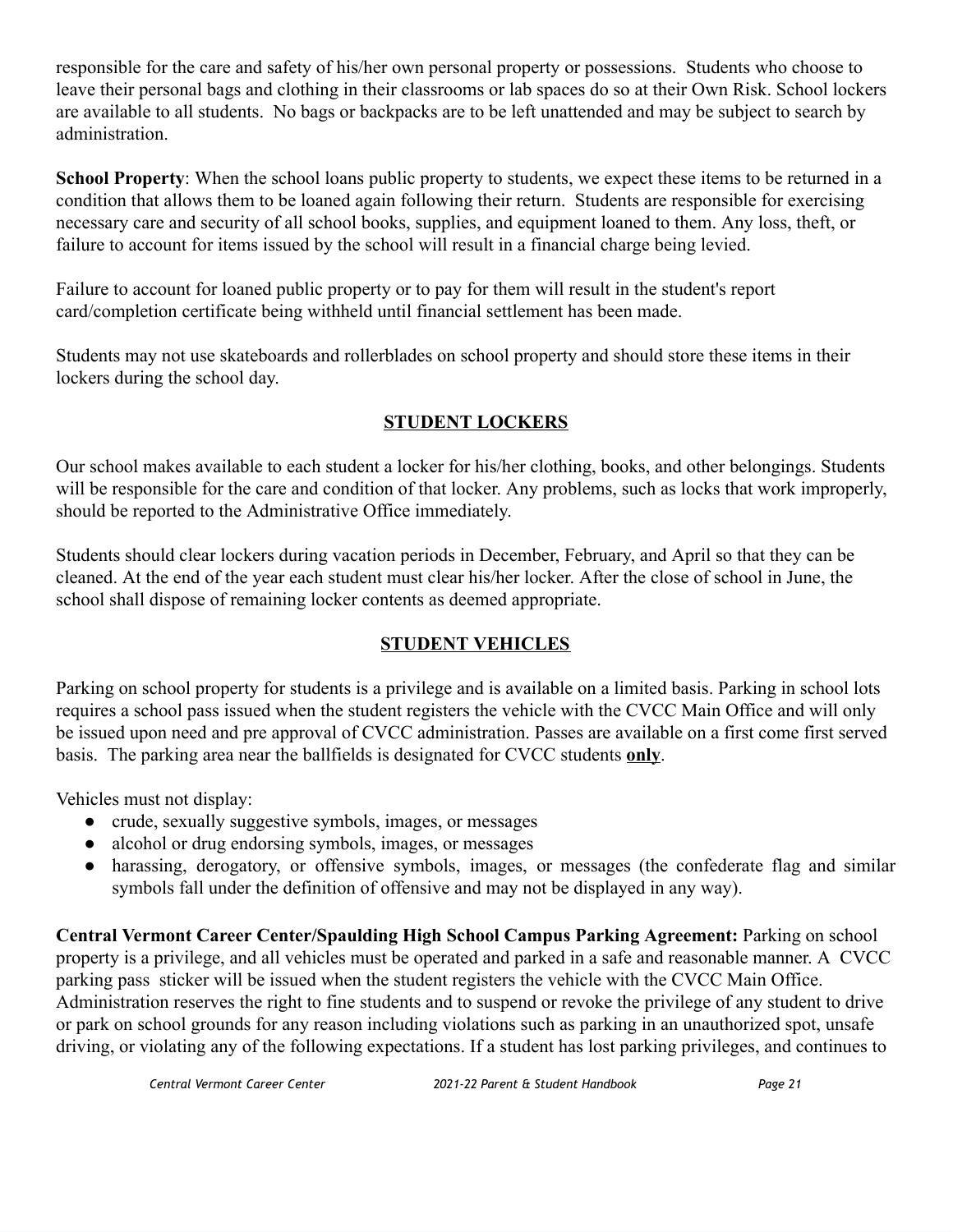park on campus, their vehicle may be towed at the owner's expense.

*By parking on school property, students demonstrate acceptance of the following conditions by implied consent. Students unwilling to accept these terms should seek parking elsewhere.*

1. **Students park vehicles on school property at their own risk.** The school is not responsible for loss of contents or damage to vehicles in the school-owned parking lots.

2. **Students will drive on school property in a safe manner at all times**, respecting the rights of pedestrians, adjacent property owners, and other drivers. Remember, pedestrians and school buses always have the right of way.

3. When students arrive at school, they are expected to park and lock their vehicles in the assigned area. The driver and the occupants are expected to exit the vehicle immediately, and they are not to return to the vehicle without written permission from an administrator or until the end of the student's school day.

4. **Unauthorized or illegally parked vehicles may be towed or booted without notice and at the expense of the owner.** As appropriate, administration will follow progressive discipline whereby a student will receive a warning, then Principal's Detention, then be towed/booted for further infractions. If a student's assigned spot is occupied by another vehicle, they should call the front office with the license number of the car parked in the reserved spot and an administrator will be alerted. Vehicles blocking hydrants or parked in fire lanes, handicapped parking spaces, or crosswalks may be ticketed by the police.

5. **The law allows searches of vehicles on school property** to be conducted if there is reasonable suspicion to believe that a violation of school policy or law has been committed. If prohibited items are found, they will be confiscated, and disciplinary action will be taken. Parents/guardians will be notified following a search.

6. **In the event of an accident, the driver(s) are legally required to notify the other drive**r in person or in writing with their name, contact number, and insurance information. Failure to do so may result in police charges of leaving the scene of an accident. The SRO can help navigate these unfortunate situations and ensure that students meet the requirements of the law.

#### **CONTROVERSIAL AND SENSITIVE ISSUES**

In the course of a student's education at school, topics may be presented which could cause discomfort in light of a student's or family's personal beliefs. If this occurs, students and/or their parents/guardians may request an alternative educational experience. This request should be made to the student's teacher.

#### **ACADEMIC HONESTY**

Academic Integrity matters at Central Vermont Career Center. It represents a student's commitment to honesty *Central Vermont Career Center 2021-22 Parent & Student Handbook Page 22*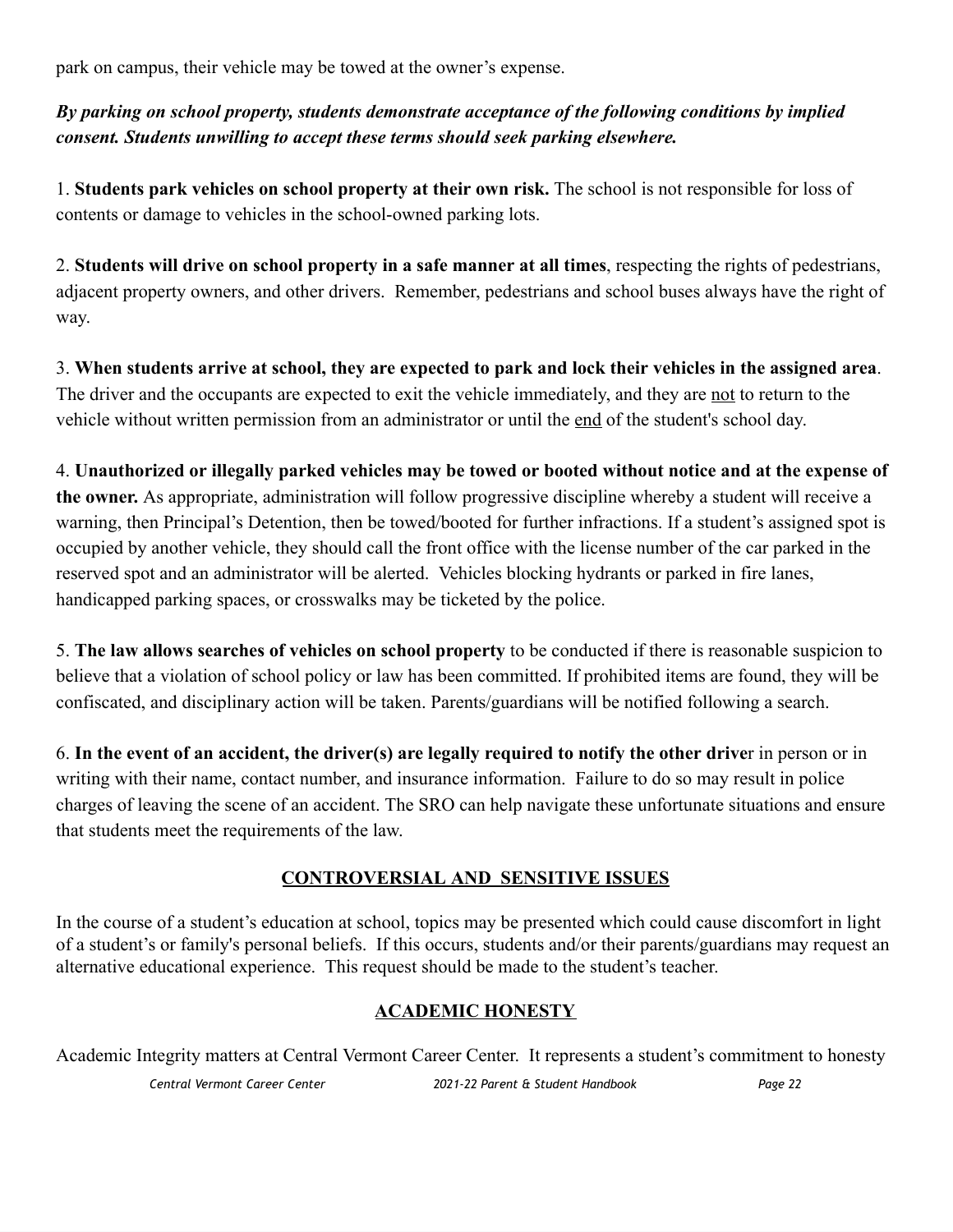and respect with teachers and among peers. It also demonstrates a student's responsibility for his/her own learning. Integrity is an integral part of the school's mission.

Academic misconduct, intentional or unintentional, is unacceptable at Central Vermont Career Center. At Central Vermont Career Center, misconduct is defined as cheating, plagiarism, falsification, interference, and/or complicity.

- Cheating providing or receiving unauthorized assistance in any school work or tests. (ex. Copying from another student, using cheat sheets, or technology to cheat; stealing copies of tests or exams)
- Plagiarism presenting someone else's ideas, words, or graphics as your own without giving credit to the original author ( ex. Purchasing a term paper online, copying and pasting from a website without giving credit, submitting another's paper as your own, following the original sources too closely.)
- Falsification falsifying or inventing information, data, or citations in academic assignments; forging signatures on school-related documents.
- Interference interference or obstructing another student's academic work (ex. Stealing notes, tearing pages out of books, hiding resources.)
- Complicity copying or allowing another student to copy academic work, unauthorized collaboration on academic work, working in groups without approval from a teacher.

The Central VT Career Center has aligned all program curriculum with the Vermont State Graduation Proficiency requirements. Please see your instructor for details. Documentation of this alignment has also been shared with members guidance and administration from all sending high schools.

A failing grade will be recorded for any work containing any information improperly submitted as one's own, or completed by means of academic dishonesty, or deception. Administrative discretion may lead to disciplinary action.

#### **MARKING SYSTEM FOR REPORT CARDS & TRANSCRIPTS**

Proficiency grading will be reported as follows:

- 4 = Proficient with Distinction
- $3$  = Proficient
- 2 = Moving towards Proficient
- $1 =$ Needs Assistance

CVCC Lab/Shop grades: Please note that if a student is absent for lab time, that work cannot be made **up. Only classroom work will be able to be made up in special circumstances.**

**Please note that report cards will show where program grades align to the Vermont Proficiencies. All programs also use a daily grade assessment for each student. These daily grades are aligned to the VT Work-Based Learning Indicators. See the program instructor for details.**

#### **PROGRESS REPORTS and REPORT CARDS and VT PROFICIENCIES**

**Progress reports** are viewable thru the parent portal at [www.cvtcc.org](http://www.cvtcc.org/). Upon request copies will be mailed *Central Vermont Career Center 2021-22 Parent & Student Handbook Page 23*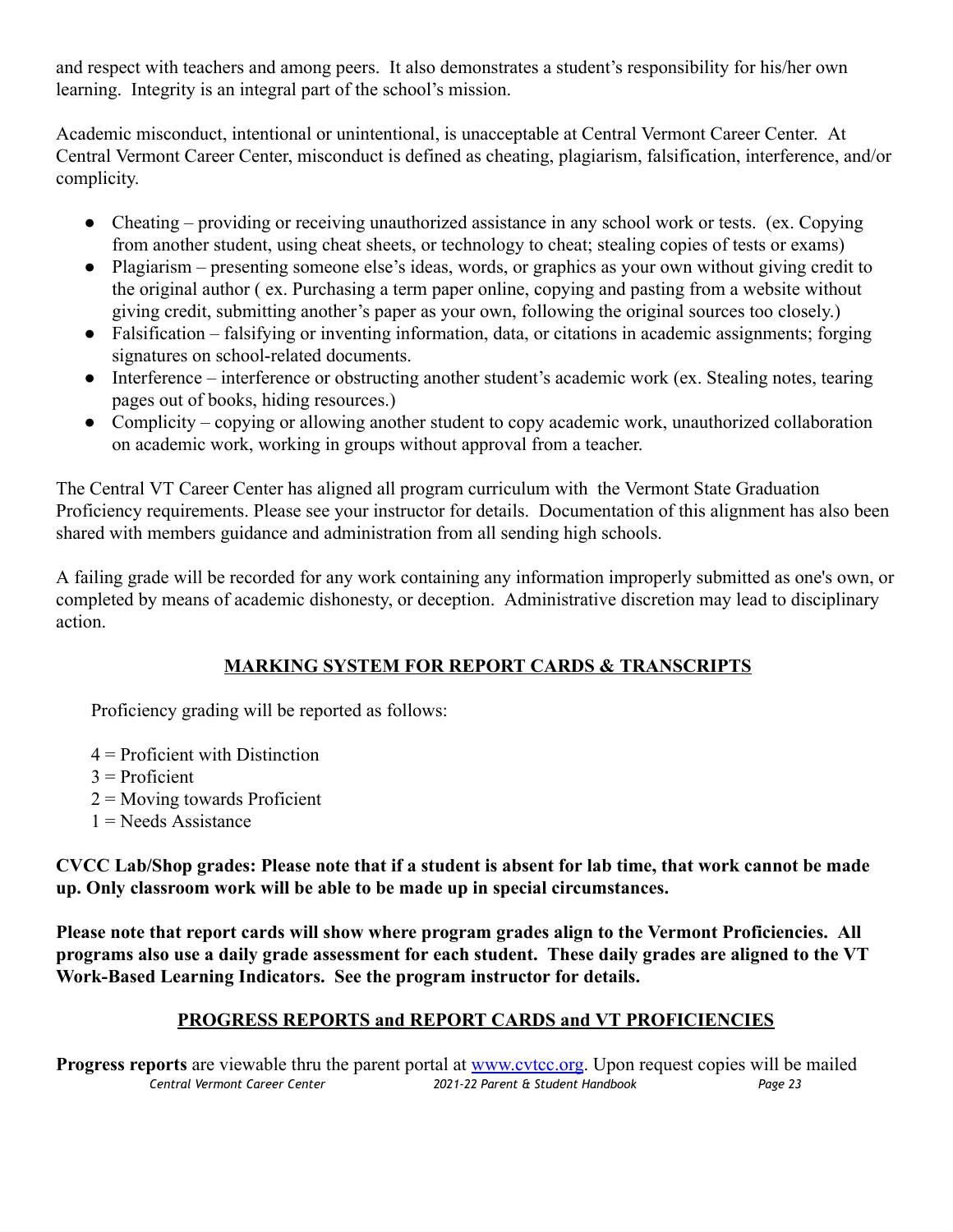home to parents where internet access is unavailable. Career Center program instructors welcome contact from parents for any reason. If an instructor is concerned about your child's program he/she will contact the parent on record.

**Report cards** will no longer be issued in paper form directly to students for the first three marking periods, they will be available online through the parent portal. Upon request copies will be mailed home to parents where internet access is unavailable. Career Center grades are faxed to the sending schools to be placed on their report cards.

**Vermont graduation proficiencies** are being assessed regularly within all CVCC programs. Attendance and participation lead to meeting these proficiencies. Absences and tardies will impact a student's ability to earn proficiencies and Industry Credentials within all programs.

#### **MID-TERM and FINAL EXAMINATIONS**

All Central Vermont Career Center students are expected to be present in their career center program when not taking a final exam at his or her sending high school. Details regarding exams may vary by instructor.

If a student must arrange for an alternative exam due to death in the family, religious holiday, court appointment or crisis situation over which he/she has no control, he/she must obtain prior approval from an administrator. If the student is absent from an exam without prior permission, the school will only accept doctor supported, court/police supported or social agency excuses, or evidence of a legitimate crisis over which the student had no control. **Please plan ahead for your program exams and assessments. Many of these are coordinated with outside vendors.** *Oversleeping, missing a ride, or forgetting are not acceptable excuses for missing your CVCC exams and assessments.*

*\*School cancellation for inclement weather, etc. may cause school calendar adjustments and change these dates.*

#### **FIELD TRIPS**

No student can be required to attend any field trip. *However, students who are not going to participate in a* Central Vermont Career Center sponsored field trip **must** remain either at home or his/her sending high school. A parent/ guardian must call the school in regards to the absence, preferably in advance of the field trip date so arrangements at the sending school can be made. Please do not come to the Center on a day your program is *off site for a field trip.*

All school rules are in effect during a school sponsored trip. Students are expected to abide by all rules from the time they depart until they arrive back at school. Students represent the Central Vermont Career Center wherever they are.

Each student is to return to the teacher or head chaperone a completed permission slip prior to going on the trip.

Teachers will notify administration in writing of all students participating in the field trip five school days prior to leaving on the trip.

Students participating in field trips are responsible for making arrangements to make up all work missed within *Central Vermont Career Center 2021-22 Parent & Student Handbook Page 24*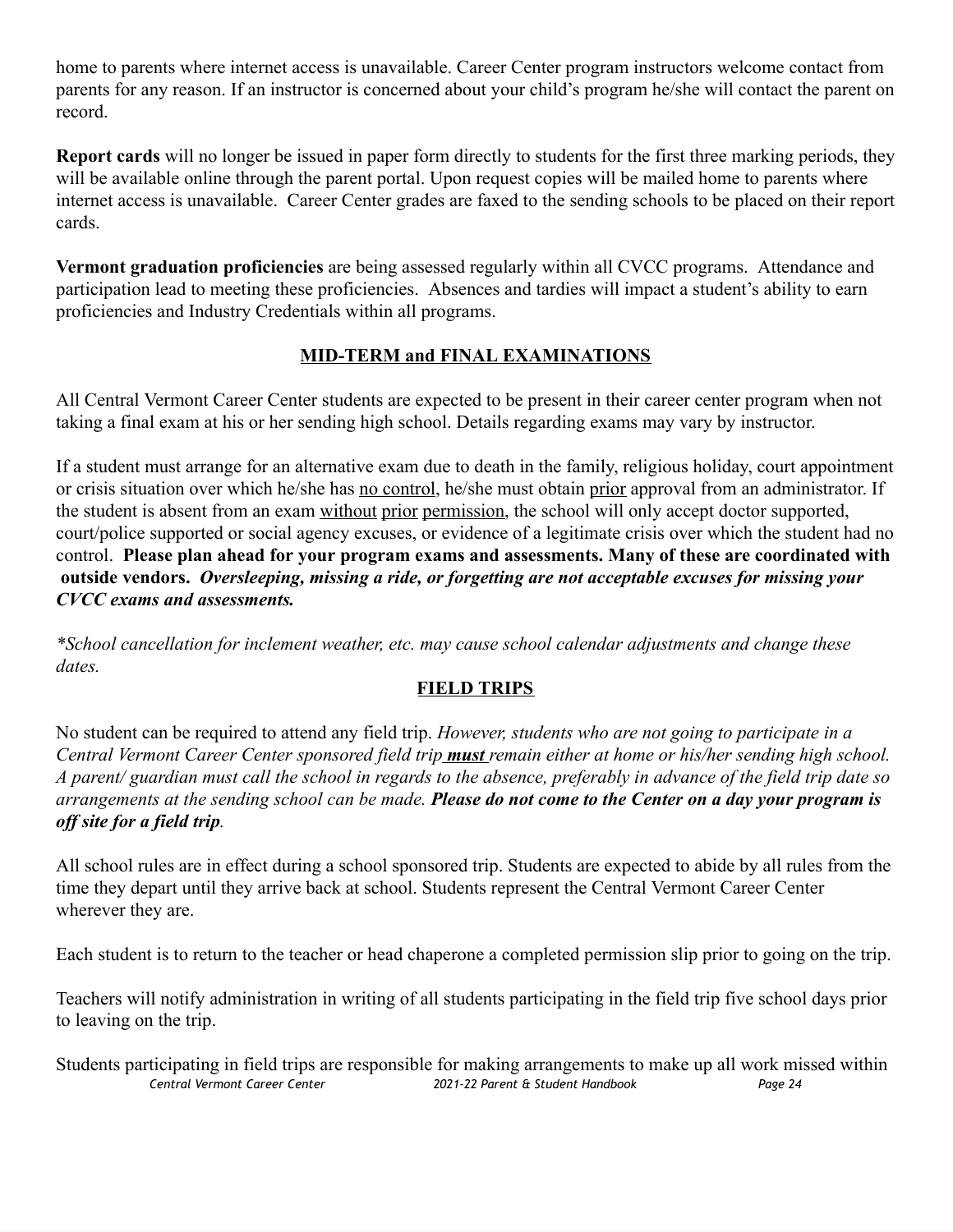two school days of returning to school from the field trip, this includes work missed in courses they are taking at their sending high school.

Unless a chaperone is already a Barre Unified Union School District (BUUSD) employee, all chaperones for field trips, whether day or overnight trips, MUST complete the background and fingerprinting process with the Barre Unified Union School District and submit those results prior to the field trip to CVCC Administration.

#### **HONORS, AWARDS & OPPORTUNITIES**

**Student Leadership:** The Central Vermont Career Center supports and promotes a Student Leadership Team This Team is the "student voice" in the Center. The members of this Team are recommended by their instructor to represent their program. Members work on things like activity days, field trips, fundraising, promotional events for CVCC and other activities that rely upon student input and leadership. Members have the opportunity to compete in a SkillsUSA leadership competition. If you are interested in joining this team, please see your program instructor.

Selection for this group takes place in October based on 2 requirements:

- 1. Submission of a leadership application.
- 2. Teacher recommendation.

Student leaders do not need to be a top student in their program, but they should be a student who is invested in the school community and willing to share ideas and energy towards improving CVCC.There is a time commitment of 1 hour per week during the program day.

**Scholarship And Workforce Opportunities:** The Central Vermont Career Center has a robust scholarship portfolio that provides opportunities for students to receive awards that will support them to pursue their career of choice. *Some of these awards are tied to college programming while many others provide support for other postsecondary training and/or equipment to enter the workforce.*

Although many of the scholarships have their individual criteria such as grades, attendance, discipline referrals, and the student's application packet, we encourage all students to apply for scholarships and awards as funds are available for *BOTH post secondary education tuition and industry equipment and materials.*

**National Technical Honor Society:** The purpose of the National Technical Honor Society (NTHS) is to honor student achievement and leadership, promote educational excellence, and enhance occupational opportunities for the student members. The National Technical Honor Society supports student members by:

- Rewarding excellence in workforce education
- Developing self-esteem and pride in work
- Encouraging students to reach higher levels of achievement
- Promoting strong values -honesty, responsibility, initiative, teamwork, leadership, citizenship, scholarship
- Building a strong positive image for workforce education in America

Students from the Central Vermont Career Center may be considered for membership after being enrolled for a total of 3 quarters in any Career Center Program. Students are required to/ meet or exceed covered *Central Vermont Career Center 2021-22 Parent & Student Handbook Page 25*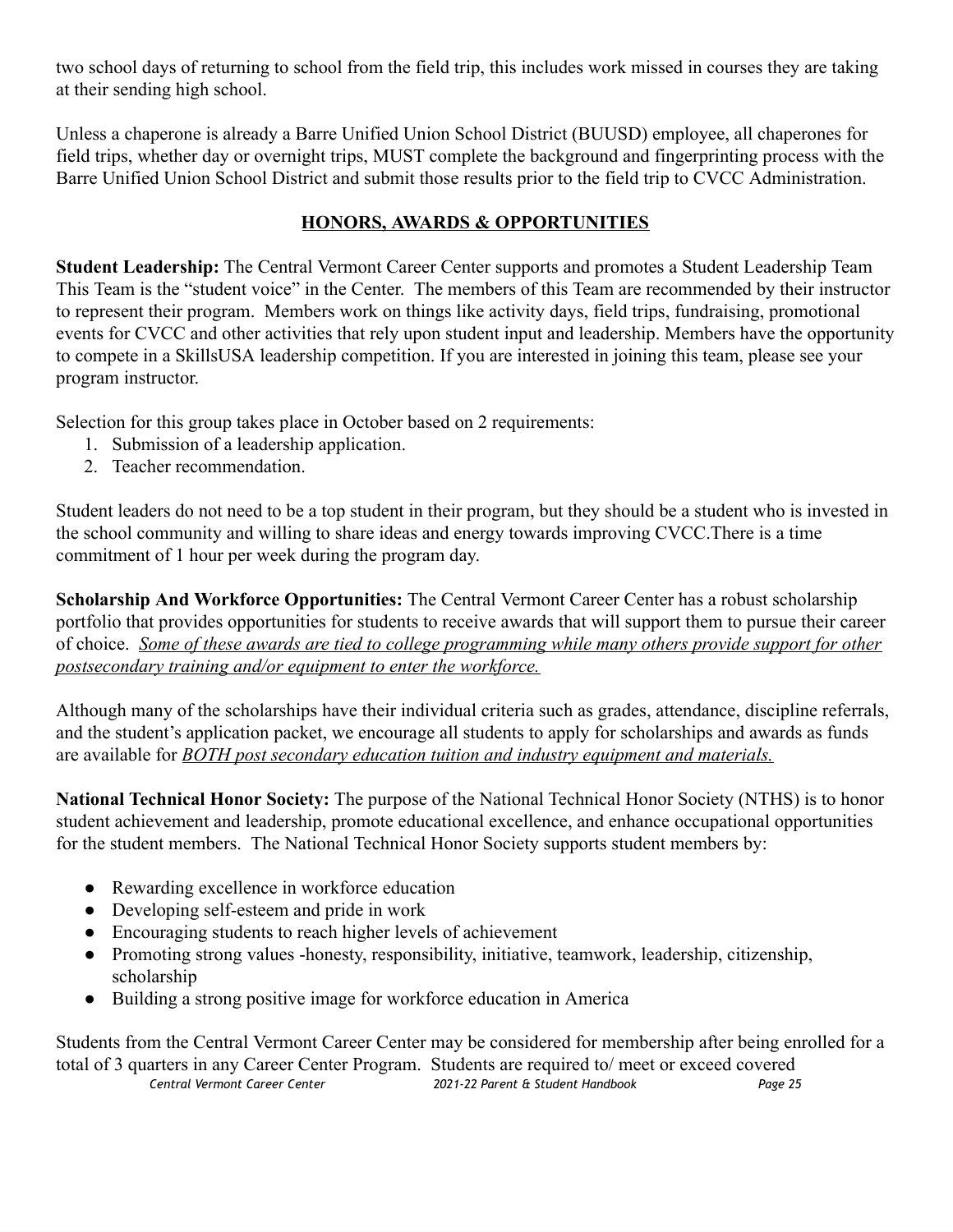proficiencies in their Career Center Program and in their Academic coursework, have no more than 2 excused absences per quarter, and have demonstrated excellence in attitude, character, dependability, safety awareness, and teamwork.

#### **Quarterly Awards**

- **Teacher's Choice Award:** CRITERIA- A student must be meeting or exceeding covered proficiencies for their program, no unexcused absences, cooperative behavior, friendly, and a positive attitude.
- **● Student's Choice Award:** CRITERIA- A fellow student with good workplace skills, "a fellow student who you would want on your team in a group project situation", dependable, reliable and takes ownership. A student who works at making the teacher as effective as possible and helps move the class deeper into the subject area.

#### **End of Year Awards**

- **Awards & Scholarships:** CRITERIA- A student must be a current career center senior for most awards (or adult with diploma for some awards), attendance: no more than 5 absences (including no more than 1 unexcused absence), 3 tardies/early dismissals = 1 unexcused absence, **NO** suspensions.
	- Top Student of the Program
	- CVCC Scholar Awards
	- Academic Awards
	- Outstanding Student of the Center Award

Please note that Scholarships and Awards are provided based on an application process**.**

#### **HEALTH SERVICES**

**Student Health Services:** Our campus employs two full-time Registered Nurses who provide health appraisal and supervision, health counseling, emergency and first aid care, control of contagious illness and serve as advocates for students. Health office staff is available for consultation with parents on health issues, and serve as resources for faculty and staff. You can reach the school nurse by calling 476-6237 ex. 1151 or 1183.

**Injury and Accident:** Any person recognizing a medical emergency must report it immediately to the faculty member in charge of the activity. The adult in charge shall carry out emergency care procedures, retaining responsibility until relieved by school or medical authority.

The nurse will provide first aid emergency care when it is needed.

Transportation of the ill or injured student shall be provided by parents unless the illness or injury is such that the use of an emergency vehicle is required or the parent is unavailable.

After every injury, an official accident report form will be completed by the faculty member with the assistance of the school nurse and turned in to the Administrative Office.

**Immunizations:** Immunizations against measles, German measles, diphtheria, tetanus, polio and Hepatitis B are now required by Vermont law unless an exemption is requested for medical, moral, or religious reasons.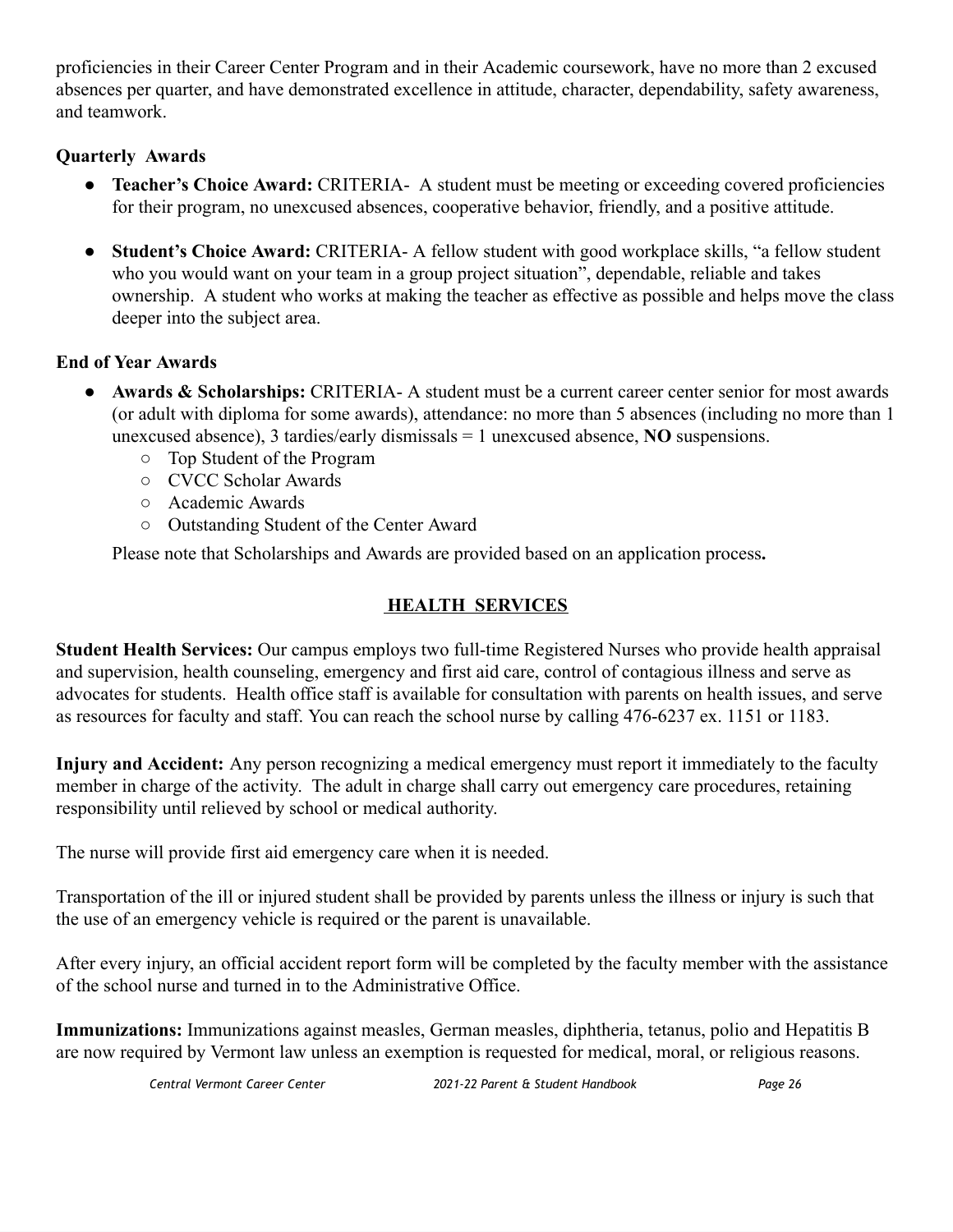Immunizations must be up to date or students will not be allowed to attend school. Transfer students will be given a reasonable amount of time to provide proof of immunization.

**Reporting New Illnesses:** Students should report any new illness, including allergies, to the school nurse as they develop. Students must also inform the school nurse of any physical disability or chronic illness that requires daily medication.

In case of illness at school, parents will be notified and requested to provide transportation to the student's home. When parents are contacted, they assume responsibility for the student leaving school. If a parent is not available, the main office should be informed.

The school nurse and the Career Center office should be notified if a student will be absent from school for an extended period of time.

**Medication:** The school nurse should be notified by parents or guardians if a student is on any long-term medication not being taken in school. If necessary, and with parental approval, the nurse will notify the student's teachers of any significant effects of the medication.

*Over-the-Counter Medications:* The school stocks a limited supply of certain over-the-counter medications to be given at the discretion of the school nurse and with parental approval. In general, the school considers the use of such medicines in school to be a decision between the student and his/her parent or guardian.

*Prescription Medicines:* Unless special arrangements are made through the school nurse, students are not allowed to carry and self administer prescription drugs at school. These drugs should be given at home whenever possible. If they need to be given during school hours, the following regulations apply:

- Medication must be brought to the school nurse in a container labeled by the pharmacy or physician, with the name of the student, name of the medicine and the prescription number, dosage and time of necessary administration.
- Prescription medicines must be accompanied by a doctor's written instructions. Written permission from a parent or guardian is also necessary.
- The medication will be kept in a locked cabinet in the health office, and given by the school nurse at the proper time.
- Parents have the option of coming to school and personally giving medicine to their children.

### **OTHER STUDENT SERVICES**

The school can provide support for students struggling with substance abuse, high risk behaviors, and personal crises that have a serious impact upon the student's ability to function effectively in school. Spaulding High School and Central Vermont Career Center provides access to a variety of services. Contact the School Counseling Coordinator, (476-6237) ext. 1156, or your individual counselor for assistance.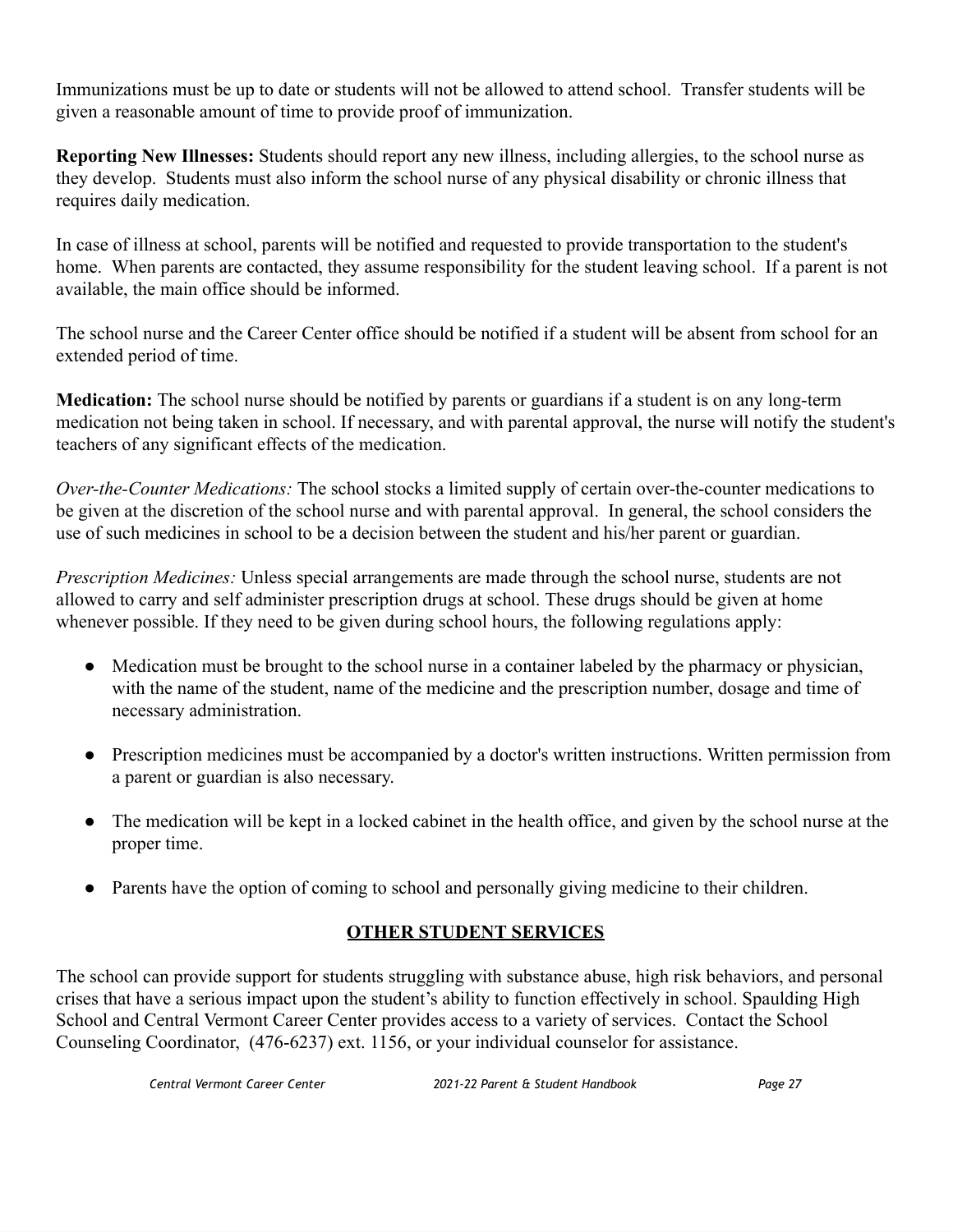#### **STUDENT LEARNING SERVICES & EDUCATIONAL SUPPORT**

At the Central Vermont Career Center, we deliver a variety of special services and programs as part of our overall educational support system. Our goal is to provide support so that all students will achieve academic success.

The Student Support Team consists of a range of support services. A team of staff members receive referrals and act as an intervention and planning team to support all students in achieving career and academic success. Referrals are made through the Center's School Counseling Coordinator in the Student Career Center.

For questions regarding educational support for your child, please contact the Student Support Office through the Central Vermont Career Center administrative offices (476-6237).

Special Education and related supports are available to all eligible children with disabilities, grades 10-12. Eligibility and need for special education services are determined individually, based upon the results of a comprehensive evaluation and sending-high school team.

#### **SUSPENSION OR REMOVAL FROM CENTRAL VERMONT CAREER CENTER**

Whenever a student's behavior becomes a serious problem that administrators no longer feel they can tolerate, and that parents or guardians are unable to correct, a recommendation for removal from the program shall be considered by Career Center Administration. This only happens after multiple attempts to redirect the student through parent meetings and conversations have failed.

#### **SUSPENSION OR REMOVAL FROM CENTRAL VERMONT CAREER CENTER (Secondary and Adult Programming)**

#### **Secondary Students:**

● **Suspension:** Students currently enrolled in the Central Vermont Career Center may be suspended for a period up to 10 calendar days.

Suspension is warranted when there is a pattern of behavior that is impeding a student's (or fellow students') ability to take part in the regular education program offered at Central Vermont Career Center. Multiple infractions could also result in recommendation for removal from the Central Vermont Career Center:

Examples of unsafe behavior (but not limited to): misuse of electronic devices, physical or verbal inappropriate and/or intimidating behaviors toward students or staff; possession or use of a weapon or weapon like item; possession or use of illegal substances or substances against current school board policy; leaving school grounds without permission; destruction of school property; theft of school property, etc

When a student has been referred to the Assistant Director or Director he/she may be given consequences prior to being issued a suspension. (e.g. administrative warning, in-school support, loss of privileges).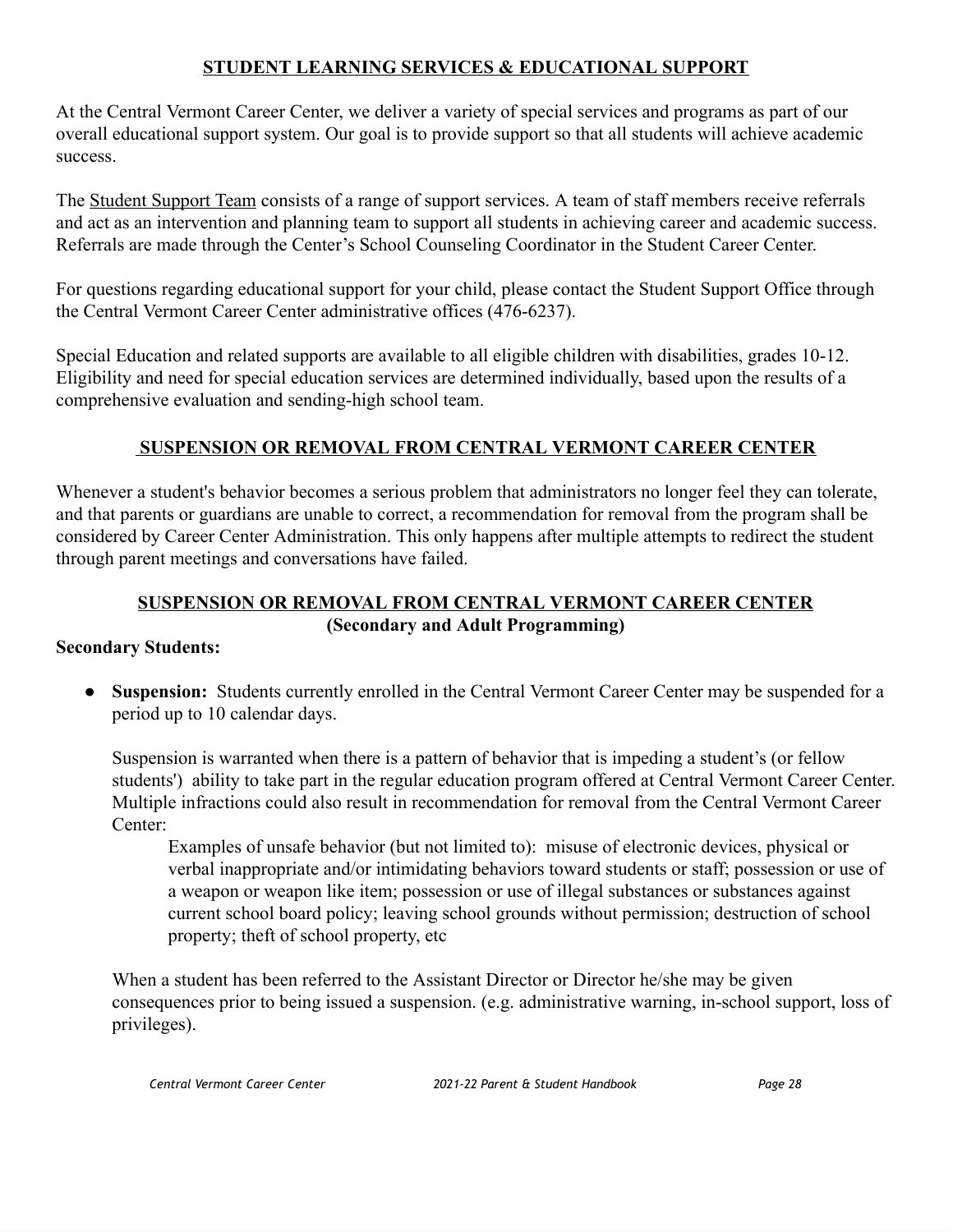- **Due Process:** Administration will show reasonable attempts to notify parents of all actions.
- Appeals regarding suspensions may be submitted to the Career Center Director.
- **Removal:** Students currently enrolled in the Central Vermont Career Center may be removed from a program and transitioned back to their sending high school if there is evidence of a pattern of suspensions as listed above under "Suspension". This would include unsafe behavior, the inability to make change and improve behaviors over time or the inability to follow school policy.
- **The Central Vermont Career Center does not expel students**; students are either suspended or removed from the Central Vermont Career Center. All Students are afforded a public education within their sending high school system.
- **Due Process** is followed for all suspensions and removals.
- **Appeal Process** parents/guardians may appeal a decision rendered by the Assistant Director or Director of the Central Vermont Career Center by:
	- Appealing in writing to the Superintendent of Schools
	- The Superintendent will have 14 calendar days to respond to the Appeal
	- Upon receipt of the Superintendent's decision, the parent/guardian may Appeal to the Spaulding High School Board within 14 calendar days. The School Board will hold the final decision.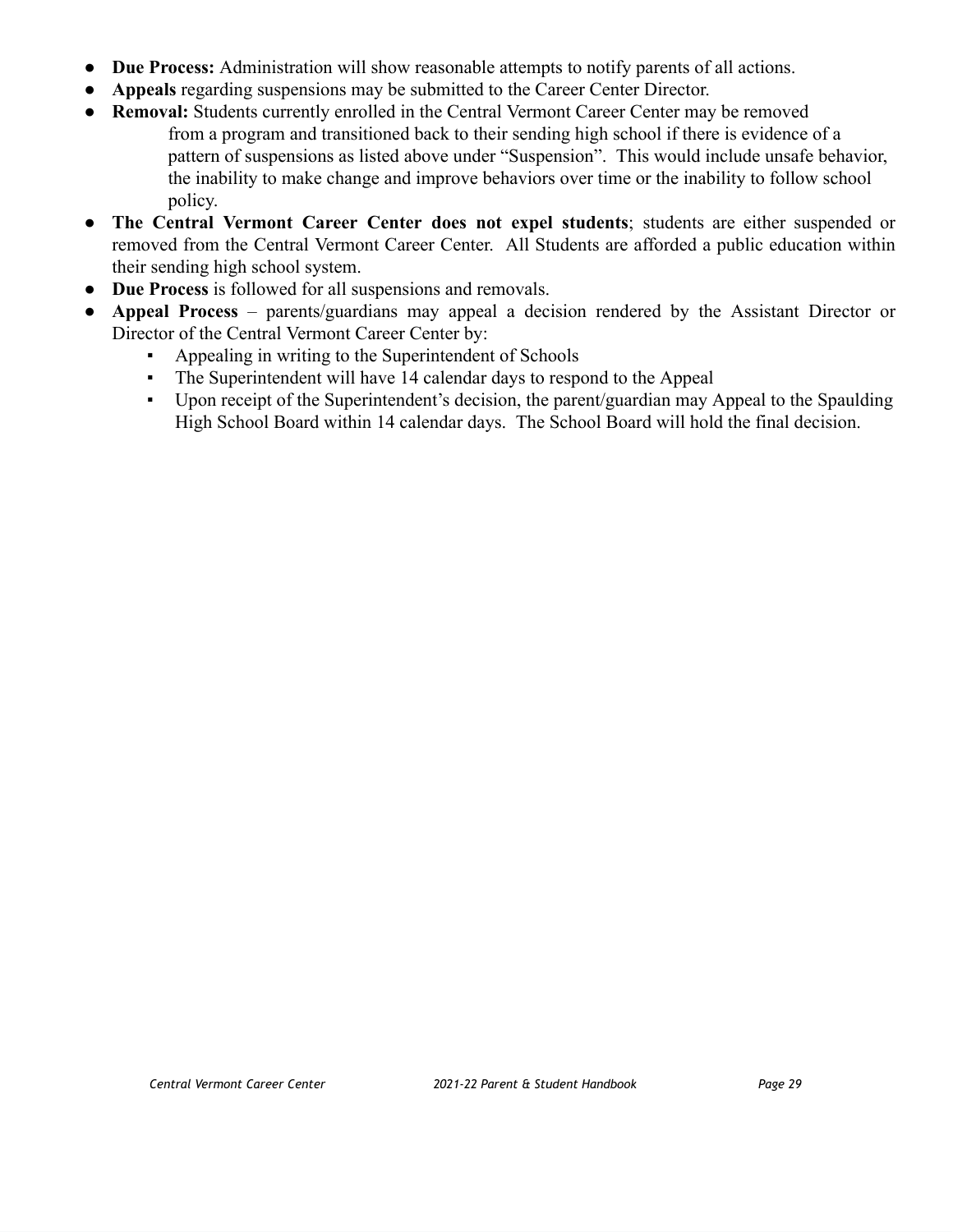## **Central Vermont Career Center**

## **Age of Majority Rights and Responsibilities**

\*\*\* Original to be maintained in the student's cumulative file. \*\*\*

Student Name: \_\_\_\_\_\_\_\_\_\_\_\_\_\_\_\_\_\_\_\_\_\_\_\_\_\_\_

Date of Birth: \_\_\_\_\_\_\_\_\_\_\_\_\_\_\_\_\_\_\_\_\_\_\_\_\_\_\_\_

Congratulations, you are now legally considered an adult! With that status, you have many new rights and responsibilities. This form will document that you have been notified of those rights and responsibilities as they apply to your enrollment at the Central Vermont Career Center.

As an adult, you have the right to:

- Sign your own documents, dismissals, and permission slips
- Make decisions regarding scheduling, placement, and other educational matters
- Receive all mailings and school communications
- Identify non-school related individuals who may have access to your educational records and information
- Represent yourself, and determine who may attend your school-related meetings

As an adult, it is your responsibility to:

- Ensure your regular attendance for classes and other educational obligations
- Notify the school if you are going to be absent or leave early from school for appointments
- Notify the school of any changes to your contact information (phone, address, email, etc)

 $\overline{\phantom{a}}$  , and the set of the set of the set of the set of the set of the set of the set of the set of the set of the set of the set of the set of the set of the set of the set of the set of the set of the set of the s

 $\overline{\phantom{a}}$  , and the set of the set of the set of the set of the set of the set of the set of the set of the set of the set of the set of the set of the set of the set of the set of the set of the set of the set of the s

 $\overline{\phantom{a}}$  , and the set of the set of the set of the set of the set of the set of the set of the set of the set of the set of the set of the set of the set of the set of the set of the set of the set of the set of the s

 $\overline{\phantom{a}}$  , and the set of the set of the set of the set of the set of the set of the set of the set of the set of the set of the set of the set of the set of the set of the set of the set of the set of the set of the s

- Ensure all school materials are returned in the same, or better, condition they were assigned to you
- Adhere to all school policies, procedures, and expectations

#### **Student Contact Info**

Phone number: \_\_\_\_\_\_\_\_\_\_\_\_\_\_\_\_\_\_\_\_\_\_\_\_\_\_\_\_\_\_\_

Email Address: \_\_\_\_\_\_\_\_\_\_\_\_\_\_\_\_\_\_\_\_\_\_\_\_\_\_\_\_\_\_\_\_

Mailing Address: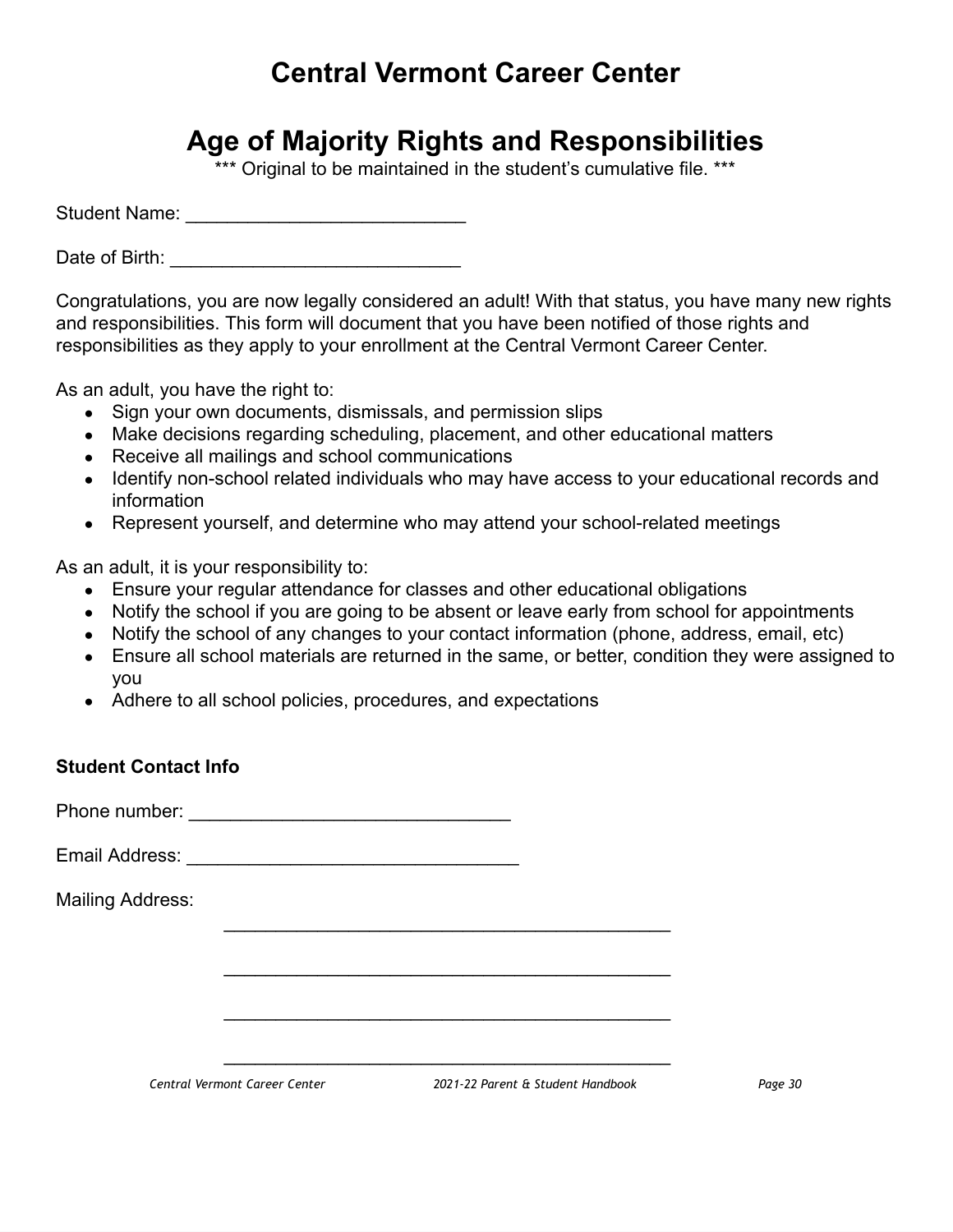Initial below if you would like another person (parents, guardians, etc) to:

- **LETTER** Have access to educational records
- **LETT** Converse with teachers or administrators
- **\_\_\_\_\_\_** Receive academic/educational notifications

Name and Address of requested mailings (only if different from student's address):

 $\overline{\phantom{a}}$  , and the set of the set of the set of the set of the set of the set of the set of the set of the set of the set of the set of the set of the set of the set of the set of the set of the set of the set of the s

 $\overline{\phantom{a}}$  , and the set of the set of the set of the set of the set of the set of the set of the set of the set of the set of the set of the set of the set of the set of the set of the set of the set of the set of the s

 $\overline{\phantom{a}}$  , and the set of the set of the set of the set of the set of the set of the set of the set of the set of the set of the set of the set of the set of the set of the set of the set of the set of the set of the s

 $\overline{\phantom{a}}$  , and the set of the set of the set of the set of the set of the set of the set of the set of the set of the set of the set of the set of the set of the set of the set of the set of the set of the set of the s

By signing below, I verify that I understand my rights and responsibilities as an adult student at Spaulding High School and/ or the Central Vermont Career Center.

Student Signature: \_\_\_\_\_\_\_\_\_\_\_\_\_\_\_\_\_\_\_\_\_\_\_\_\_\_\_\_\_\_\_

Administrator Signature: \_\_\_\_\_\_\_\_\_\_\_\_\_\_\_\_\_\_\_\_\_\_\_\_\_\_\_

Date of review and signature: \_\_\_\_\_\_\_\_\_\_\_\_\_\_\_\_\_\_\_\_\_\_